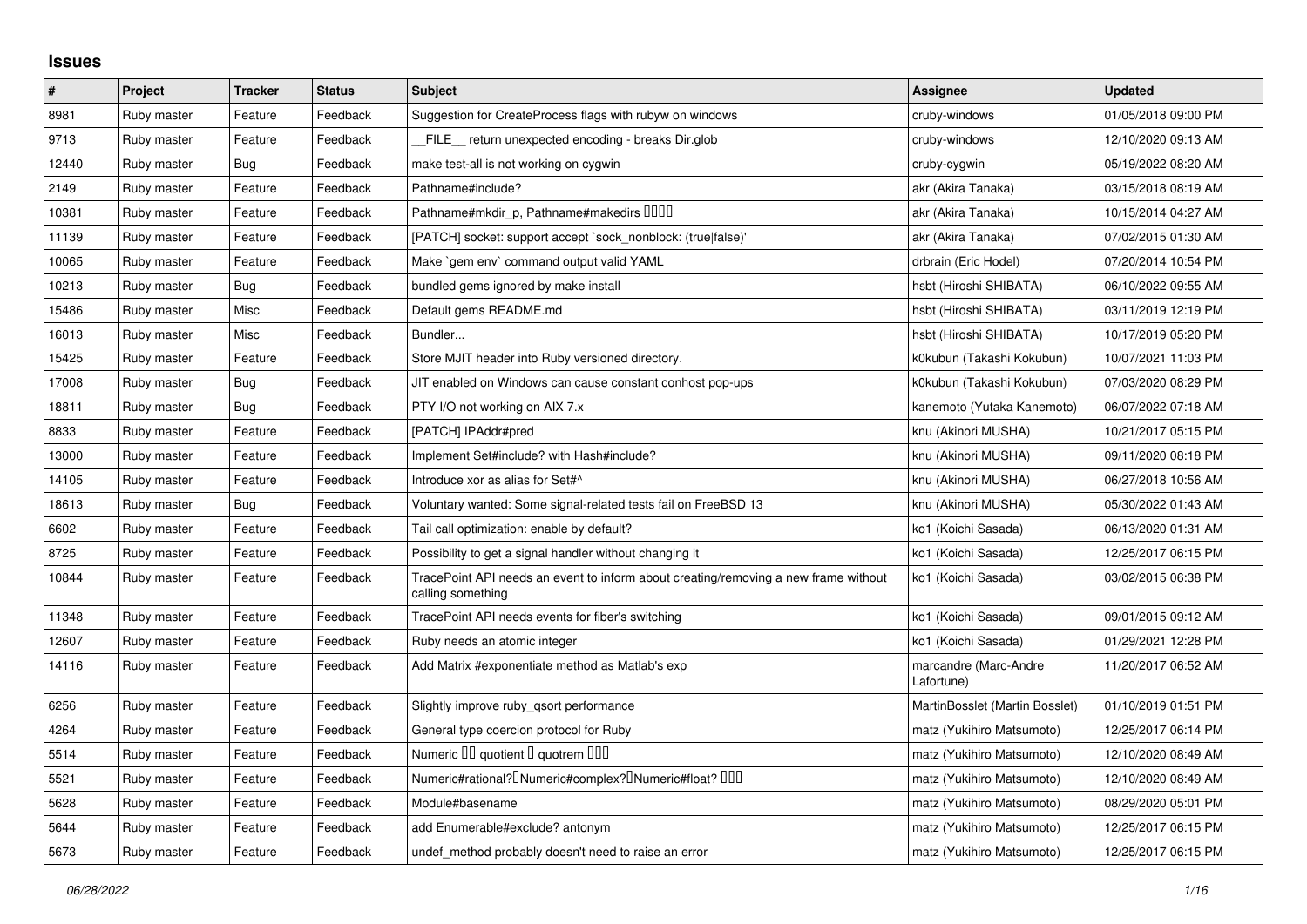| $\vert$ # | Project     | <b>Tracker</b> | <b>Status</b> | Subject                                                                                                                          | <b>Assignee</b>           | <b>Updated</b>      |
|-----------|-------------|----------------|---------------|----------------------------------------------------------------------------------------------------------------------------------|---------------------------|---------------------|
| 6118      | Ruby master | Feature        | Feedback      | Hash#keys of(values), returns related keys of given values                                                                       | matz (Yukihiro Matsumoto) | 01/10/2019 08:16 AM |
| 6219      | Ruby master | Feature        | Feedback      | Return value of Hash#store                                                                                                       | matz (Yukihiro Matsumoto) | 12/10/2020 08:46 AM |
| 6251      | Ruby master | Feature        | Feedback      | Magic comments for compile options                                                                                               | matz (Yukihiro Matsumoto) | 08/21/2015 11:47 PM |
| 6367      | Ruby master | Feature        | Feedback      | #same? for Enumerable                                                                                                            | matz (Yukihiro Matsumoto) | 12/25/2017 06:15 PM |
| 6478      | Ruby master | Feature        | Feedback      | BasicObject#_class_                                                                                                              | matz (Yukihiro Matsumoto) | 12/25/2017 06:15 PM |
| 6515      | Ruby master | Feature        | Feedback      | array.c: added method that verifies if an Array is part of another                                                               | matz (Yukihiro Matsumoto) | 12/25/2017 06:15 PM |
| 6697      | Ruby master | Feature        | Feedback      | [PATCH] Add Kernel#Symbol conversion method like String(), Array() etc.                                                          | matz (Yukihiro Matsumoto) | 12/25/2017 06:15 PM |
| 6727      | Ruby master | Feature        | Feedback      | Add Array#rest (with implementation)                                                                                             | matz (Yukihiro Matsumoto) | 08/14/2019 08:51 AM |
| 6739      | Ruby master | Feature        | Feedback      | One-line rescue statement should support specifying an exception class                                                           | matz (Yukihiro Matsumoto) | 05/18/2016 12:42 AM |
| 6806      | Ruby master | Feature        | Feedback      | Support functional programming: forbid instance/class variables for<br>ModuleName::method_name, allow for ModuleName.method_name | matz (Yukihiro Matsumoto) | 12/10/2020 08:53 AM |
| 7511      | Ruby master | Feature        | Feedback      | short-circuiting logical implication operator                                                                                    | matz (Yukihiro Matsumoto) | 12/10/2020 08:55 AM |
| 7939      | Ruby master | Feature        | Feedback      | Alternative curry function creation                                                                                              | matz (Yukihiro Matsumoto) | 12/25/2017 06:15 PM |
| 8026      | Ruby master | Feature        | Feedback      | Need Module#prepended modules                                                                                                    | matz (Yukihiro Matsumoto) | 01/16/2020 06:12 AM |
| 8096      | Ruby master | Feature        | Feedback      | introduce Time.current timestamp                                                                                                 | matz (Yukihiro Matsumoto) | 12/23/2021 11:40 PM |
| 8168      | Ruby master | Feature        | Feedback      | Feature request: support for (single) statement lambda syntax/definition                                                         | matz (Yukihiro Matsumoto) | 01/11/2014 11:36 AM |
| 8365      | Ruby master | Feature        | Feedback      | Make variables objects                                                                                                           | matz (Yukihiro Matsumoto) | 08/19/2016 07:21 PM |
| 8371      | Ruby master | Feature        | Feedback      | Make some enumerators mimic arrays                                                                                               | matz (Yukihiro Matsumoto) | 06/02/2013 04:11 PM |
| 8520      | Ruby master | Feature        | Feedback      | Distinct to s methods for Array, Hash                                                                                            | matz (Yukihiro Matsumoto) | 06/14/2013 12:37 AM |
| 8707      | Ruby master | Feature        | Feedback      | Hash#reverse each                                                                                                                | matz (Yukihiro Matsumoto) | 01/05/2018 09:00 PM |
| 9064      | Ruby master | Feature        | Feedback      | Add support for packages, like in Java                                                                                           | matz (Yukihiro Matsumoto) | 07/29/2014 02:07 AM |
| 9602      | Ruby master | Feature        | Feedback      | Logic with `Enumerable#grep`                                                                                                     | matz (Yukihiro Matsumoto) | 12/01/2019 05:23 PM |
| 10042     | Ruby master | Feature        | Feedback      | Deprecate postfix rescue syntax for removal in 3.0                                                                               | matz (Yukihiro Matsumoto) | 12/10/2020 08:53 AM |
| 10064     | Ruby master | Feature        | Feedback      | &:symbol in when clause                                                                                                          | matz (Yukihiro Matsumoto) | 01/05/2018 09:01 PM |
| 10355     | Ruby master | Feature        | Feedback      | Feature request: Module#prepended?(mod)                                                                                          | matz (Yukihiro Matsumoto) | 01/05/2018 09:01 PM |
| 11087     | Ruby master | Feature        | Feedback      | Method to retrieve {local,global,instance} variables as a Hash                                                                   | matz (Yukihiro Matsumoto) | 06/12/2015 09:13 AM |
| 11484     | Ruby master | Feature        | Feedback      | add output offset for readpartial/read nonblock/etc                                                                              | matz (Yukihiro Matsumoto) | 09/25/2017 07:28 AM |
| 11779     | Ruby master | <b>Bug</b>     | Feedback      | Module#using does not make sense as a method                                                                                     | matz (Yukihiro Matsumoto) | 06/17/2021 09:58 AM |
| 12075     | Ruby master | Feature        | Feedback      | some container#nonempty?                                                                                                         | matz (Yukihiro Matsumoto) | 10/07/2021 03:11 AM |
| 12745     | Ruby master | Feature        | Feedback      | String#(g)sub(!) should pass a MatchData to the block, not a String                                                              | matz (Yukihiro Matsumoto) | 11/03/2021 11:46 PM |
| 12861     | Ruby master | Feature        | Feedback      | super in a block can be either lexically or dynamically scoped depending on how the<br>block is invoked                          | matz (Yukihiro Matsumoto) | 12/21/2016 05:20 PM |
| 13303     | Ruby master | Feature        | Feedback      | String#any? as !String#empty?                                                                                                    | matz (Yukihiro Matsumoto) | 02/23/2021 05:14 PM |
| 15123     | Ruby master | Feature        | Feedback      | Enumerable#compact proposal                                                                                                      | matz (Yukihiro Matsumoto) | 10/30/2019 07:30 PM |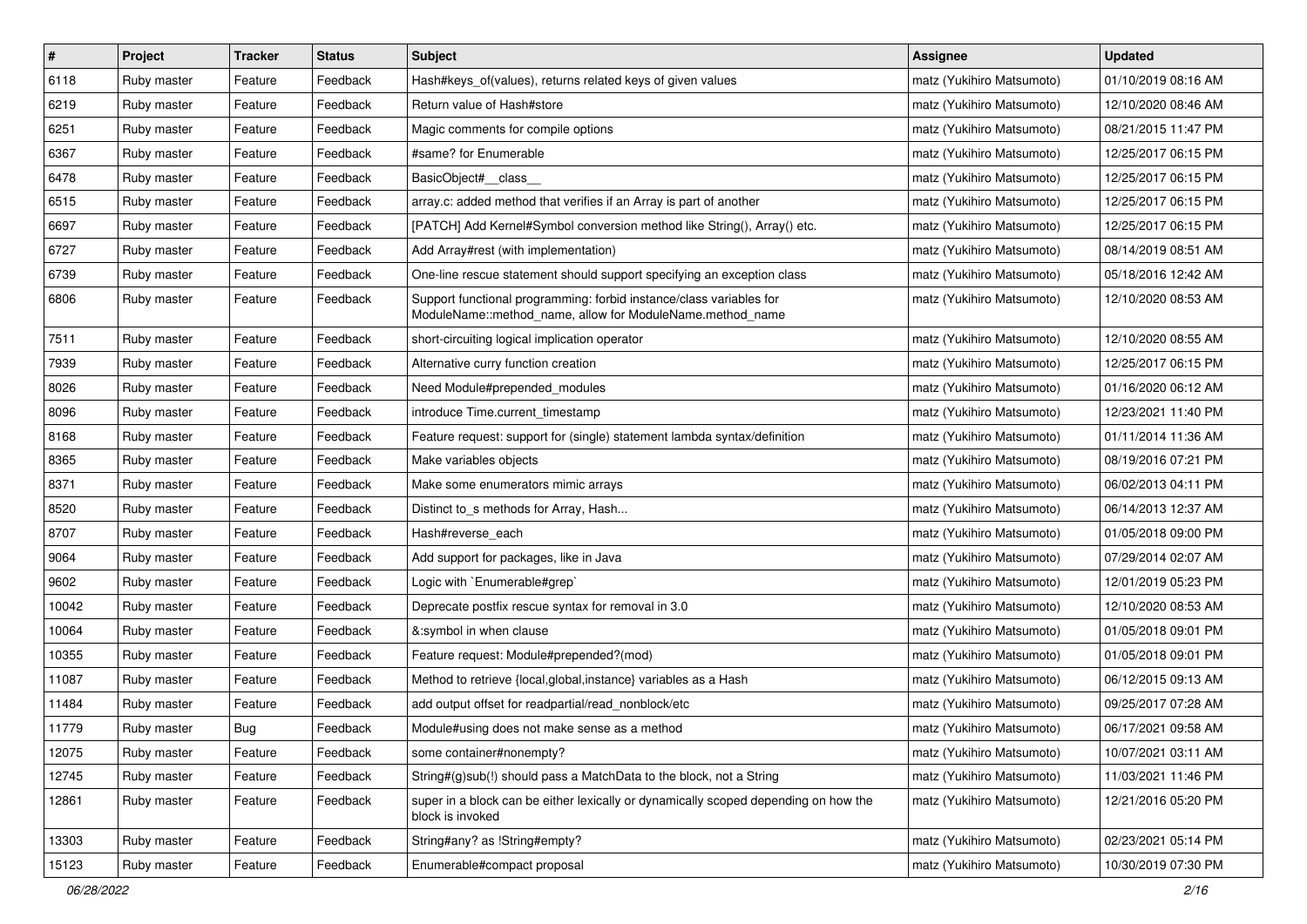| $\vert$ # | Project     | <b>Tracker</b> | <b>Status</b> | <b>Subject</b>                                                                                    | <b>Assignee</b>           | <b>Updated</b>      |
|-----------|-------------|----------------|---------------|---------------------------------------------------------------------------------------------------|---------------------------|---------------------|
| 15723     | Ruby master | Misc           | Feedback      | Reconsider numbered parameters                                                                    | matz (Yukihiro Matsumoto) | 10/03/2019 07:16 PM |
| 17265     | Ruby master | Feature        | Feedback      | Add `Bool` module                                                                                 | matz (Yukihiro Matsumoto) | 10/26/2020 09:44 AM |
| 3647      | Ruby master | Feature        | Feedback      | Array#sample(n, replace=false)                                                                    | mrkn (Kenta Murata)       | 03/11/2020 02:09 AM |
| 5522      | Ruby master | Feature        | Feedback      | Numeric#finite? <sup>[]</sup> Numeric#infinite? <sup>[]</sup> Numeric#nan? <sup>[10]</sup>        | mrkn (Kenta Murata)       | 12/10/2020 08:54 AM |
| 3388      | Ruby master | Feature        | Feedback      | regexp support for start_with? and end_with?                                                      | naruse (Yui NARUSE)       | 12/25/2017 06:02 PM |
| 5174      | Ruby master | Feature        | Feedback      | Export ruby_init_prelude()                                                                        | nobu (Nobuyoshi Nakada)   | 12/25/2017 06:15 PM |
| 7652      | Ruby master | Feature        | Feedback      | Add FreeMiNT support to Ruby                                                                      | nobu (Nobuyoshi Nakada)   | 12/25/2017 06:15 PM |
| 8973      | Ruby master | <b>Bug</b>     | Feedback      | Allow to configure archlibdir for multiarch                                                       | nobu (Nobuyoshi Nakada)   | 06/16/2022 08:22 AM |
| 9208      | Ruby master | <b>Bug</b>     | Feedback      | Win32 ANSI color no longer works since revision 43331                                             | nobu (Nobuyoshi Nakada)   | 06/17/2022 09:35 AM |
| 9414      | Ruby master | Bug            | Feedback      | strftime returns incorrectly encoded string                                                       | nobu (Nobuyoshi Nakada)   | 01/05/2018 09:00 PM |
| 13332     | Ruby master | Feature        | Feedback      | Forwardable#def_instance_delegator nil                                                            | nobu (Nobuyoshi Nakada)   | 09/25/2017 08:20 AM |
| 4434      | Ruby master | Bug            | Feedback      | make test-all "-j10000" DODODODODODODODOD                                                         | sorah (Sorah Fukumori)    | 12/25/2017 06:14 PM |
| 6442      | Ruby master | Feature        | Feedback      | <b>CRUDify Hash class</b>                                                                         | trans (Thomas Sawyer)     | 12/25/2017 06:15 PM |
| 3356      | Ruby master | Feature        | Feedback      | Add GetShortPathName to ruby                                                                      | usa (Usaku NAKAMURA)      | 01/21/2016 02:27 PM |
| 6399      | Ruby master | Feature        | Feedback      | IO.read ignores valid open_args on Windows                                                        | usa (Usaku NAKAMURA)      | 12/25/2017 06:15 PM |
| 6744      | Ruby master | Feature        | Feedback      | ruby unable to run system commands that require elevated privileges                               | usa (Usaku NAKAMURA)      | 12/25/2017 06:15 PM |
| 12735     | Ruby master | Feature        | Feedback      | TCP Server documentation improvement                                                              | zzak (Zachary Scott)      | 03/01/2017 08:42 PM |
| 2715      | Ruby master | Feature        | Feedback      | Optimization to avoid spawning shell in Kernel#system call should check for failure<br>conditions |                           | 12/25/2017 06:00 PM |
| 3001      | Ruby master | Feature        | Feedback      | Ruby stdlib: Benchmark::Tms #memberwise drops labels                                              |                           | 05/24/2016 01:42 PM |
| 4046      | Ruby master | Feature        | Feedback      | Saving C's **argv and cwd allows Ruby programs to reliably restart themselves                     |                           | 12/25/2017 06:14 PM |
| 4147      | Ruby master | Feature        | Feedback      | Array#sample 000000000                                                                            |                           | 11/21/2016 04:59 AM |
| 4645      | Ruby master | Feature        | Feedback      | Pass existing buffer to getsockopt                                                                |                           | 12/25/2017 06:14 PM |
| 4712      | Ruby master | Feature        | Feedback      | File.writable? inaccurate in windows                                                              |                           | 12/25/2017 06:14 PM |
| 5102      | Ruby master | Feature        | Feedback      | [ext/openssl] Purpose of OpenSSL::PKCS12.new / Allow changing the password                        |                           | 09/13/2015 03:33 AM |
| 5103      | Ruby master | Feature        | Feedback      | [ext/openssl] Object equality for objects based on ASN.1 structures                               |                           | 09/13/2015 03:32 AM |
| 5145      | Ruby master | Feature        | Feedback      | Function extension of Array#transpose                                                             |                           | 12/25/2017 06:15 PM |
| 5360      | Ruby master | Feature        | Feedback      | BasicObject#binding                                                                               |                           | 12/25/2017 06:15 PM |
| 5606      | Ruby master | Feature        | Feedback      | String#each_match(regexp)                                                                         |                           | 12/25/2017 06:15 PM |
| 5805      | Ruby master | Feature        | Feedback      | object_hexid                                                                                      |                           | 12/25/2017 06:15 PM |
| 6263      | Ruby master | Feature        | Feedback      | Simple access to toplevel object (main)                                                           |                           | 12/25/2017 06:15 PM |
| 6315      | Ruby master | Feature        | Feedback      | handler to trace output of each line of code executed                                             |                           | 12/25/2017 06:15 PM |
| 6444      | Ruby master | Feature        | Feedback      | alias for String#index                                                                            |                           | 12/25/2017 06:15 PM |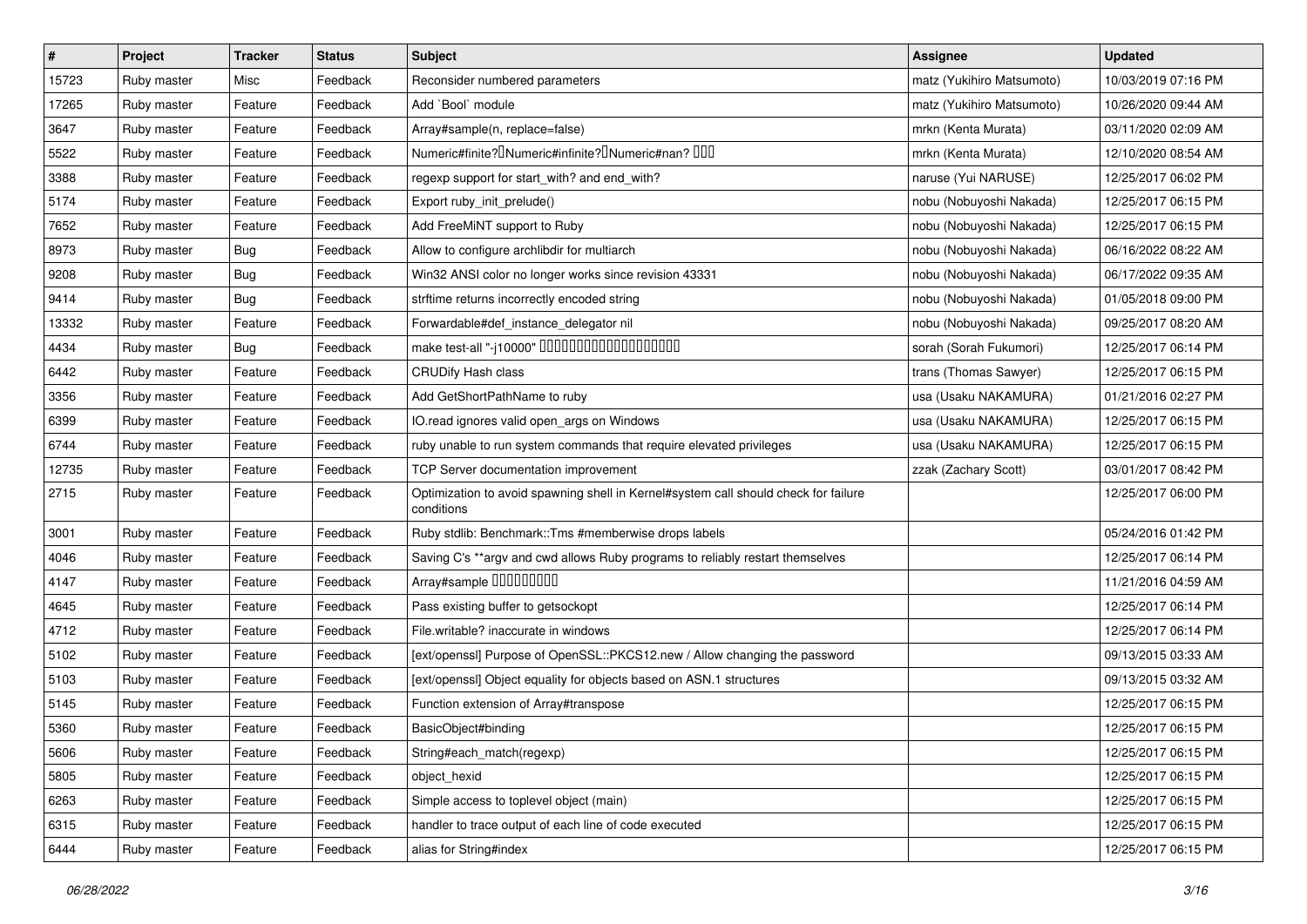| $\#$ | Project     | <b>Tracker</b> | <b>Status</b> | <b>Subject</b>                                                                                                             | <b>Assignee</b> | <b>Updated</b>      |
|------|-------------|----------------|---------------|----------------------------------------------------------------------------------------------------------------------------|-----------------|---------------------|
| 6507 | Ruby master | Feature        | Feedback      | <b>File Literal</b>                                                                                                        |                 | 12/25/2017 06:15 PM |
| 6737 | Ruby master | Feature        | Feedback      | Add Hash#read and alias as #[].                                                                                            |                 | 12/25/2017 06:15 PM |
| 6792 | Ruby master | Feature        | Feedback      | request for easier system properties access                                                                                |                 | 12/25/2017 06:15 PM |
| 6793 | Ruby master | Feature        | Feedback      | easier ability to "run as the currently running ruby"                                                                      |                 | 12/25/2017 06:15 PM |
| 6808 | Ruby master | Feature        | Feedback      | Implicit index for enumerations                                                                                            |                 | 12/25/2017 06:15 PM |
| 7114 | Ruby master | Feature        | Feedback      | New classes: `HumanTime::LocalTime`, `HumanTime::Duration`                                                                 |                 | 12/25/2017 06:15 PM |
| 7240 | Ruby master | Feature        | Feedback      | Inheritable #included/#extended Hooks For Modules                                                                          |                 | 12/25/2017 06:15 PM |
| 7796 | Ruby master | Feature        | Feedback      | Hash#keys should return a set                                                                                              |                 | 12/10/2020 08:49 AM |
| 7986 | Ruby master | Feature        | Feedback      | Custom case statement comparison method                                                                                    |                 | 12/10/2020 08:50 AM |
| 8027 | Ruby master | Feature        | Feedback      | add the possibility to raise an exception in #included, #extended, #prepended, #inherited<br>and break the calling feature |                 | 06/02/2013 03:22 PM |
| 8062 | Ruby master | Feature        | Feedback      | Argument error stack trace to specify the 'called' method                                                                  |                 | 12/25/2017 06:15 PM |
| 8077 | Ruby master | Feature        | Feedback      | Returning Dir objects from C extensions                                                                                    |                 | 07/15/2019 10:48 PM |
| 8172 | Ruby master | Feature        | Feedback      | IndexError-returning counterparts to destructive Array methods                                                             |                 | 12/30/2019 07:19 PM |
| 8258 | Ruby master | Feature        | Feedback      | Dir#escape_glob                                                                                                            |                 | 12/23/2021 11:40 PM |
| 8269 | Ruby master | Feature        | Feedback      | stdlib: Add Find.each_file to accompany Find.find                                                                          |                 | 06/02/2013 03:53 PM |
| 8396 | Ruby master | Feature        | Feedback      | Allow easier destructuring of MatchData                                                                                    |                 | 06/02/2013 04:53 PM |
| 8421 | Ruby master | Feature        | Feedback      | add Enumerable#find_map and Enumerable#find_all_map                                                                        |                 | 11/29/2020 11:40 PM |
| 8422 | Ruby master | Feature        | Feedback      | add Enumerable#reverse_sort and Enumerable#reverse_sort_by                                                                 |                 | 06/14/2013 03:19 AM |
| 8515 | Ruby master | Feature        | Feedback      | don't allow irb to dump output for forever and ever                                                                        |                 | 08/15/2014 09:20 PM |
| 8573 | Ruby master | Feature        | Feedback      | Add String#format method(not an alias of String#%)                                                                         |                 | 04/18/2018 09:59 AM |
| 8765 | Ruby master | Feature        | Feedback      | Literal for symbol with interpolation                                                                                      |                 | 08/19/2013 10:20 PM |
| 8788 | Ruby master | Feature        | Feedback      | use eventfd on newer Linux instead of pipe for timer thread                                                                |                 | 12/25/2017 06:15 PM |
| 8811 | Ruby master | Feature        | Feedback      | Counterpart to `Hash#key?` for `Array`                                                                                     |                 | 09/04/2013 02:12 AM |
| 8863 | Ruby master | Feature        | Feedback      | New error class: UndefinedBehaviorError                                                                                    |                 | 01/11/2014 11:09 AM |
| 8912 | Ruby master | Feature        | Feedback      | Exception.raise                                                                                                            |                 | 09/16/2013 06:23 AM |
| 9076 | Ruby master | Feature        | Feedback      | New one-argument block syntax: &.                                                                                          |                 | 12/10/2020 08:53 AM |
| 9099 | Ruby master | Feature        | Feedback      | Train emoji lambda operator                                                                                                |                 | 11/24/2013 01:48 AM |
| 9548 | Ruby master | Feature        | Feedback      | Module curry                                                                                                               |                 | 03/11/2014 02:00 PM |
| 9552 | Ruby master | Feature        | Feedback      | Module map!                                                                                                                |                 | 03/09/2014 05:51 AM |
| 9678 | Ruby master | Feature        | Feedback      | New heredoc syntax                                                                                                         |                 | 12/23/2021 11:40 PM |
| 9777 | Ruby master | Feature        | Feedback      | Feature Proposal: Proc#to lambda                                                                                           |                 | 01/05/2018 09:00 PM |
| 9921 | Ruby master | Bug            | Feedback      | gmtime_r, win32.h, and <string></string>                                                                                   |                 | 06/10/2022 05:39 AM |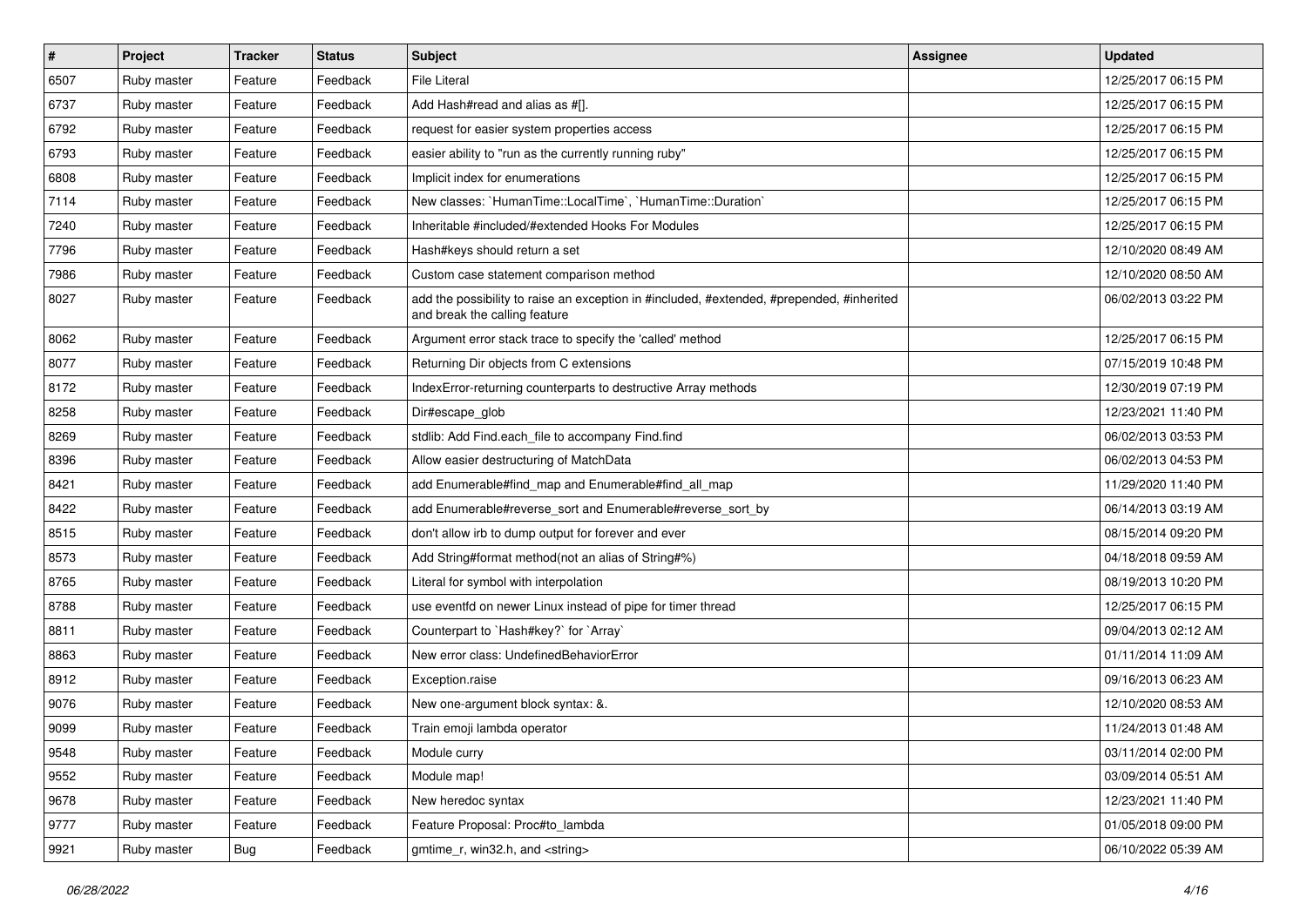| $\vert$ # | Project     | <b>Tracker</b> | <b>Status</b> | Subject                                                                                                               | <b>Assignee</b> | <b>Updated</b>      |
|-----------|-------------|----------------|---------------|-----------------------------------------------------------------------------------------------------------------------|-----------------|---------------------|
| 9960      | Ruby master | Feature        | Feedback      | Add support for GNU --long options                                                                                    |                 | 06/21/2014 02:06 AM |
| 9963      | Ruby master | Feature        | Feedback      | Symbol.count                                                                                                          |                 | 07/11/2014 06:50 AM |
| 10018     | Ruby master | Feature        | Feedback      | Consider adding Sub-Includes as in include Foo::bar                                                                   |                 | 07/10/2014 12:49 AM |
| 10040     | Ruby master | Feature        | Feedback      | '%d' and '%t' shorthands for 'Date.new(*args)' and 'Time.new(*args)'                                                  |                 | 07/21/2014 03:42 AM |
| 10047     | Ruby master | Feature        | Feedback      | Proposal for failesafe requires                                                                                       |                 | 07/17/2014 10:35 PM |
| 10059     | Ruby master | Feature        | Feedback      | [PATCH and SUGGEST] 0000000000000000000000000000000                                                                   |                 | 09/16/2014 11:54 AM |
| 10108     | Ruby master | Feature        | Feedback      | NameError#name and nested constants                                                                                   |                 | 08/10/2014 04:37 AM |
| 10131     | Ruby master | Feature        | Feedback      | Greatest multiple of r not greater than x                                                                             |                 | 08/14/2014 07:23 AM |
| 10211     | Ruby master | Feature        | Feedback      | Implement Signal.current_trap(sig)                                                                                    |                 | 08/09/2015 01:00 PM |
| 10228     | Ruby master | Feature        | Feedback      | Statistics module                                                                                                     |                 | 11/10/2014 11:01 PM |
| 10254     | Ruby master | Feature        | Feedback      | Array#each and Array#map for nested arrays                                                                            |                 | 09/19/2014 07:38 PM |
| 10270     | Ruby master | Feature        | Feedback      | Hash#insert                                                                                                           |                 | 09/21/2014 01:01 PM |
| 10351     | Ruby master | Feature        | Feedback      | [PATCH] prevent CVE-2014-6277                                                                                         |                 | 01/05/2018 09:01 PM |
| 10356     | Ruby master | Feature        | Feedback      | [PATCH 2/2] Remove unused internal functions                                                                          |                 | 10/10/2014 05:24 AM |
| 10394     | Ruby master | Feature        | Feedback      | An instance method on Enumerator that evaluates the block under with self being the<br>block variable.                |                 | 04/30/2019 11:58 AM |
| 10482     | Ruby master | Feature        | Feedback      | Allow ignored items to vary in `Enumerable#chunk`.                                                                    |                 | 11/11/2014 10:08 AM |
| 10766     | Ruby master | Misc           | Feedback      | Build failed generating RDoc documentation                                                                            |                 | 05/17/2016 06:37 AM |
| 10867     | Ruby master | Feature        | Feedback      | An ATOMIC_GET operation should be written and used.                                                                   |                 | 07/23/2019 03:13 PM |
| 10930     | Ruby master | Feature        | Feedback      | Allow splat operator to work for string interpolation                                                                 |                 | 12/05/2015 04:53 AM |
| 11098     | Ruby master | Feature        | Feedback      | Thread-level allocation counting                                                                                      |                 | 10/09/2018 01:52 AM |
| 11154     | Ruby master | Feature        | Feedback      | Postfix '!?' can use as the valid function identifier.                                                                |                 | 05/18/2015 04:49 PM |
| 11227     | Ruby master | Feature        | Feedback      | May it be possible to add some symbols to IO.new() ?                                                                  |                 | 06/06/2015 03:57 AM |
| 11300     | Ruby master | Feature        | Feedback      | [PATCH] Add String#bin for parity with #hex and #oct.                                                                 |                 | 07/23/2019 06:11 PM |
| 11410     | Ruby master | Bug            | Feedback      | Win32 Registry enumeration performs unnecessary string re-encoding which cause<br>UndefinedConversionError exceptions |                 | 08/13/2015 06:57 AM |
| 11529     | Ruby master | Feature        | Feedback      | extensible % literal declarations                                                                                     |                 | 09/17/2015 05:57 PM |
| 11530     | Ruby master | Feature        | Feedback      | unicode planes                                                                                                        |                 | 09/21/2015 05:46 AM |
| 11538     | Ruby master | Feature        | Feedback      | ensure variable syntax                                                                                                |                 | 06/06/2018 10:21 AM |
| 11791     | Ruby master | Feature        | Feedback      | The literal quotes should accept more quote characters (aka more unicode characters)                                  |                 | 12/09/2015 12:45 AM |
| 11824     | Ruby master | Feature        | Feedback      | Add Enumerator#to_ary for added implicit behavior                                                                     |                 | 12/15/2015 09:48 PM |
| 11911     | Ruby master | Feature        | Feedback      | Immutable method definitions and/or static dispatch                                                                   |                 | 01/03/2016 07:04 AM |
| 11918     | Ruby master | Feature        | Feedback      | Make #finite? consistent with #nonzero?                                                                               |                 | 12/29/2015 03:28 PM |
| 11997     | Ruby master | Feature        | Feedback      | A method to read a file with interpolations                                                                           |                 | 03/17/2016 01:13 PM |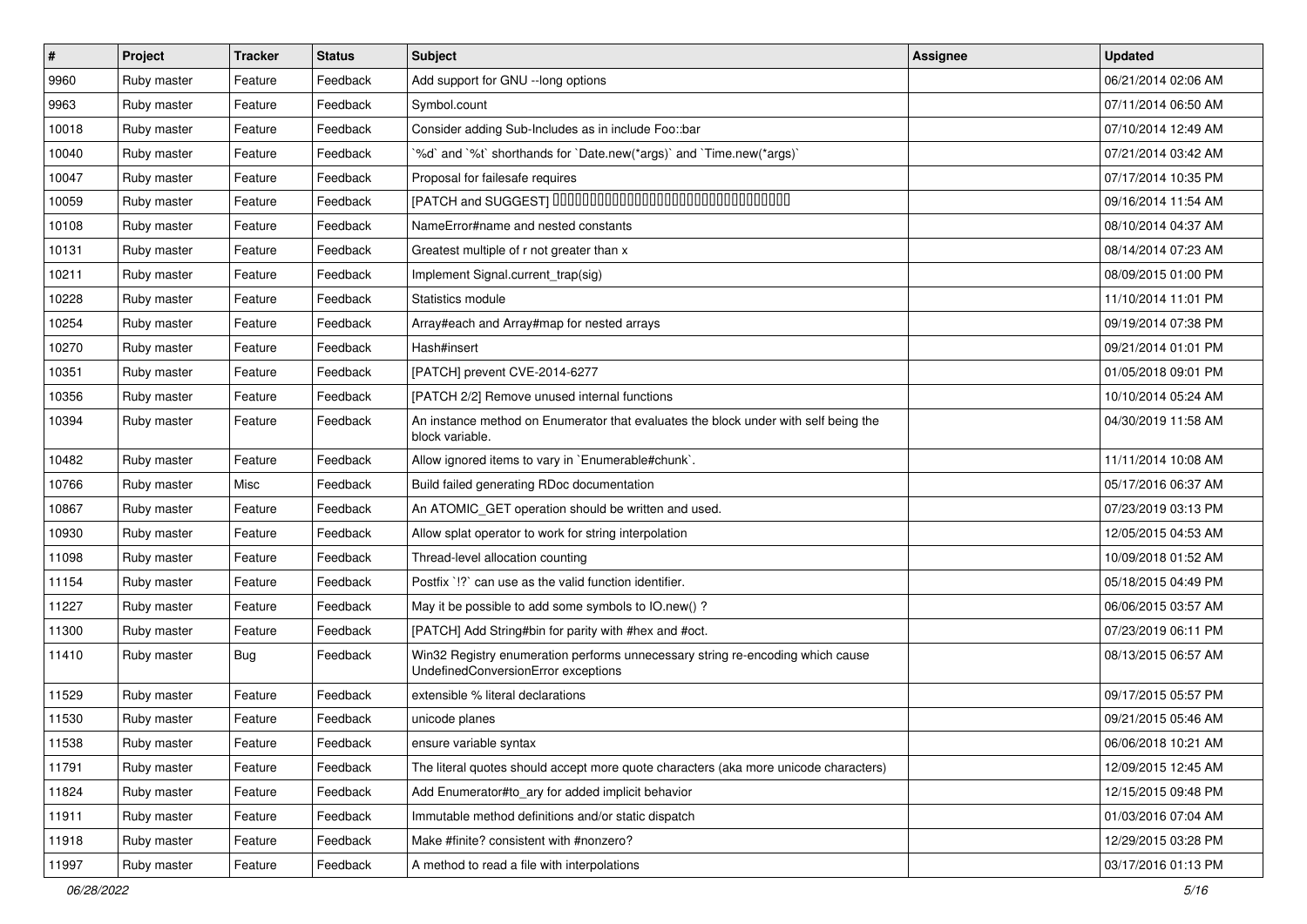| #     | Project     | <b>Tracker</b> | <b>Status</b> | Subject                                                                                                              | Assignee | <b>Updated</b>      |
|-------|-------------|----------------|---------------|----------------------------------------------------------------------------------------------------------------------|----------|---------------------|
| 12042 | Ruby master | Feature        | Feedback      | A better interface that returns a list of local variables available where the exception is<br>raised                 |          | 02/03/2016 05:10 AM |
| 12133 | Ruby master | Feature        | Feedback      | Ability to exclude start when defining a range                                                                       |          | 04/07/2021 06:49 AM |
| 12138 | Ruby master | Feature        | Feedback      | Support `Kernel#load_with_env(filename, cbase: SomeMod, cref: someMod, binding:<br>SomeMod) # => obj`                |          | 09/29/2016 11:44 PM |
| 12242 | Ruby master | Feature        | Feedback      | Is it worth adding collision probability of SecureRandom functions in RubyDoc?                                       |          | 05/15/2016 07:56 AM |
| 12263 | Ruby master | Feature        | Feedback      | Feature request: &&. operator (shorthand for foo && foo.method)                                                      |          | 05/22/2016 06:03 AM |
| 12304 | Ruby master | Feature        | Feedback      | String#split with a block                                                                                            |          | 04/21/2016 12:29 AM |
| 12357 | Ruby master | Feature        | Feedback      | Random#initialize with a String                                                                                      |          | 05/17/2016 05:20 PM |
| 12399 | Ruby master | Feature        | Feedback      | Restricted, safe version of `Kernel#eval`                                                                            |          | 06/13/2017 12:24 AM |
| 12459 | Ruby master | Feature        | Feedback      | Add type coercion option to ARGV getopts arguements.                                                                 |          | 06/06/2016 08:37 AM |
| 12481 | Ruby master | Feature        | Feedback      | Add Array#view to allow opt-in copy-on-write sharing of Array contents                                               |          | 07/19/2016 09:08 AM |
| 12698 | Ruby master | Feature        | Feedback      | Method to delete a substring by regex match                                                                          |          | 04/25/2019 01:05 PM |
| 12715 | Ruby master | Feature        | Feedback      | Allow ruby hackers to omit having to specify class or module mandatory, if they know<br>exactly what they want to do |          | 11/25/2016 09:01 AM |
| 12719 | Ruby master | Feature        | Feedback      | 'Struct#merge' for partial updates                                                                                   |          | 09/29/2021 09:16 PM |
| 12744 | Ruby master | Feature        | Feedback      | Add str.reverse_each_char and str.reverse_chars                                                                      |          | 09/16/2016 10:41 AM |
| 12854 | Ruby master | Feature        | Feedback      | Proc#curry should return an instance of the class, not Proc                                                          |          | 10/25/2017 09:59 PM |
| 12957 | Ruby master | Feature        | Feedback      | A more OO way to create lambda Procs                                                                                 |          | 01/24/2017 08:43 PM |
| 12964 | Ruby master | Feature        | Feedback      | Add sub? and gsub? method to string class.                                                                           |          | 11/22/2016 10:13 AM |
| 12982 | Ruby master | Feature        | Feedback      | ruby 2.3.1 got crash on macos                                                                                        |          | 12/23/2021 11:40 PM |
| 13025 | Ruby master | Feature        | Feedback      | String equality operator does not perform implicit conversion                                                        |          | 12/12/2016 07:18 AM |
| 13057 | Ruby master | Misc           | Feedback      | BasicObject#_send__documentation contains references to #send                                                        |          | 12/26/2016 09:49 PM |
| 13166 | Ruby master | Feature        | Feedback      | Feature Request: Byte Arrays for Ruby 3                                                                              |          | 03/31/2017 08:04 AM |
| 13207 | Ruby master | Feature        | Feedback      | Allow keyword local variable names like `class` or `for`                                                             |          | 02/13/2017 06:22 AM |
| 13220 | Ruby master | <b>Bug</b>     | Feedback      | Enhance support of Unicode strings manipulation                                                                      |          | 06/14/2019 08:58 PM |
| 13257 | Ruby master | Feature        | Feedback      | Symbol#singleton_class should be undef                                                                               |          | 06/01/2020 09:41 PM |
| 13290 | Ruby master | Feature        | Feedback      | A method to use a hash like in a case construction                                                                   |          | 03/13/2017 07:28 AM |
| 13559 | Ruby master | Feature        | Feedback      | Change implementation of Feature #6721                                                                               |          | 05/18/2017 12:31 PM |
| 13588 | Ruby master | Feature        | Feedback      | Add Encoding#min_char_size, #max_char_size, #minmax_char_size                                                        |          | 05/29/2017 07:51 AM |
| 13613 | Ruby master | Feature        | Feedback      | Prefer that require/require_relative/load to tell us permission error if the target file is<br>unreadable            |          | 09/25/2017 12:16 PM |
| 13677 | Ruby master | Feature        | Feedback      | Add more details to error "Name or service not known (SocketError)"                                                  |          | 04/01/2019 09:12 AM |
| 13683 | Ruby master | Feature        | Feedback      | Add strict Enumerable#single                                                                                         |          | 09/02/2021 05:52 PM |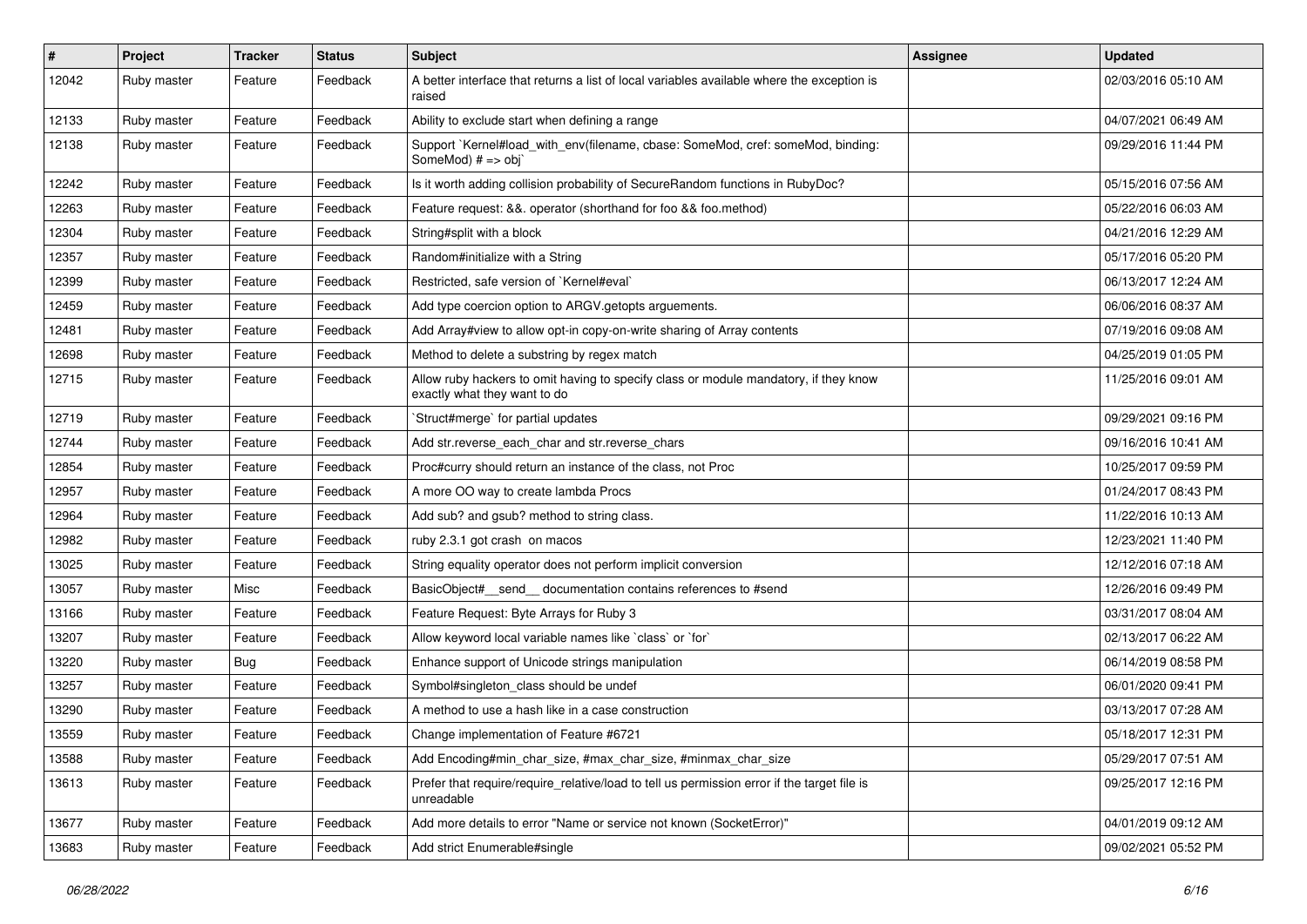| $\sharp$ | Project     | <b>Tracker</b> | <b>Status</b> | <b>Subject</b>                                                                                                                                                              | <b>Assignee</b> | <b>Updated</b>      |
|----------|-------------|----------------|---------------|-----------------------------------------------------------------------------------------------------------------------------------------------------------------------------|-----------------|---------------------|
| 13822    | Ruby master | Feature        | Feedback      | Time.dst_changes(t=Time.now.year)                                                                                                                                           |                 | 12/13/2018 01:31 AM |
| 13923    | Ruby master | Feature        | Feedback      | Idiom to release resources safely, with less indentations                                                                                                                   |                 | 09/26/2017 08:31 AM |
| 14390    | Ruby master | Feature        | Feedback      | UnboundMethod#to_proc                                                                                                                                                       |                 | 05/18/2018 03:24 AM |
| 14417    | Ruby master | Feature        | Feedback      | String#sub / String#gsub 00000 Symbol 0 Hash000000000000                                                                                                                    |                 | 02/04/2018 01:05 PM |
| 14434    | Ruby master | Bug            | Feedback      | IO#reopen fails after EPIPE                                                                                                                                                 |                 | 06/09/2022 05:33 AM |
| 14778    | Ruby master | Feature        | Feedback      | Make Object#dup accept a block                                                                                                                                              |                 | 05/27/2018 07:52 AM |
| 14794    | Ruby master | Feature        | Feedback      | Primitive arrays (Ruby 3x3)                                                                                                                                                 |                 | 12/11/2021 02:07 PM |
| 14835    | Ruby master | Feature        | Feedback      | Support TracePoint#raised exception on non-:raise events                                                                                                                    |                 | 12/04/2021 06:49 AM |
| 14884    | Ruby master | Bug            | Feedback      | msys2 mingw32 'rake' has unexpected text at top of file                                                                                                                     |                 | 07/04/2018 11:20 PM |
| 15049    | Ruby master | Feature        | Feedback      | [Request] Easily access all keyword arguments within a method                                                                                                               |                 | 10/15/2018 05:36 PM |
| 15344    | Ruby master | Feature        | Feedback      | Being proactive about Ruby security                                                                                                                                         |                 | 12/23/2021 11:40 PM |
| 15606    | Ruby master | Feature        | Feedback      | Precedence of $-\omega$ and $+\omega$                                                                                                                                       |                 | 02/16/2019 06:02 AM |
| 15612    | Ruby master | Feature        | Feedback      | A construct to restrict the scope of local variables                                                                                                                        |                 | 02/20/2019 01:55 AM |
| 15632    | Ruby master | Feature        | Feedback      | Dynamic method references                                                                                                                                                   |                 | 03/18/2019 08:24 PM |
| 15722    | Ruby master | Feature        | Feedback      | `Kernel#case?`                                                                                                                                                              |                 | 02/29/2020 07:25 AM |
| 15752    | Ruby master | Feature        | Feedback      | A dedicated module for experimental features                                                                                                                                |                 | 03/17/2021 04:38 AM |
| 15771    | Ruby master | Feature        | Feedback      | Add `String#split` option to set `split_type string` with a single space separator                                                                                          |                 | 05/27/2020 09:19 PM |
| 15787    | Ruby master | <b>Bug</b>     | Feedback      | LoadError by EPERM on read-only volume                                                                                                                                      |                 | 12/29/2019 06:46 AM |
| 15905    | Ruby master | Misc           | Feedback      | [Documentation] [Request for the wiki at<br>https://bugs.ruby-lang.org/projects/ruby-trunk/wiki] - Consider adding more information to<br>statically compiled ruby variants |                 | 06/06/2019 03:07 PM |
| 16017    | Ruby master | Feature        | Feedback      | <b>String and Array Slices</b>                                                                                                                                              |                 | 07/24/2019 07:28 AM |
| 16021    | Ruby master | Feature        | Feedback      | floor/ceil/round/truncate should accept a :step argument                                                                                                                    |                 | 09/19/2019 03:20 PM |
| 16122    | Ruby master | Feature        | Feedback      | Struct:: Value: simple immutable value object                                                                                                                               |                 | 02/12/2022 09:54 PM |
| 16143    | Ruby master | Bug            | Feedback      | BOM UTF-8 is not removed after rewind                                                                                                                                       |                 | 06/09/2022 06:51 AM |
| 16428    | Ruby master | Feature        | Feedback      | Add Array#uniq?, Enumerable#uniq?                                                                                                                                           |                 | 08/14/2021 06:12 AM |
| 16699    | Ruby master | Feature        | Feedback      | Silence/ignore particular warnings from some parts of the code (in a .rb file)                                                                                              |                 | 03/20/2020 09:24 PM |
| 16848    | Ruby master | Feature        | Feedback      | Allow callables in \$LOAD_PATH                                                                                                                                              |                 | 06/26/2020 02:15 PM |
| 16851    | Ruby master | Feature        | Feedback      | Ruby hashing algorithm could be improved using Tabulation Hashing                                                                                                           |                 | 10/22/2020 09:18 AM |
| 16953    | Ruby master | <b>Bug</b>     | Feedback      | Windows bash bin files removed in master                                                                                                                                    |                 | 10/15/2021 01:57 AM |
| 16962    | Ruby master | Feature        | Feedback      | Make IO.for fd autoclose option default to false                                                                                                                            |                 | 06/17/2021 06:54 AM |
| 16994    | Ruby master | Feature        | Feedback      | Sets: shorthand for frozen sets of symbols / strings                                                                                                                        |                 | 09/25/2020 08:15 PM |
| 17132    | Ruby master | <b>Bug</b>     | Feedback      | vcs.rb doesn't detect git submodules as vcs                                                                                                                                 |                 | 08/31/2020 11:31 AM |
| 17147    | Ruby master | Feature        | Feedback      | New method to get frozen strings from String objects                                                                                                                        |                 | 09/07/2020 01:41 AM |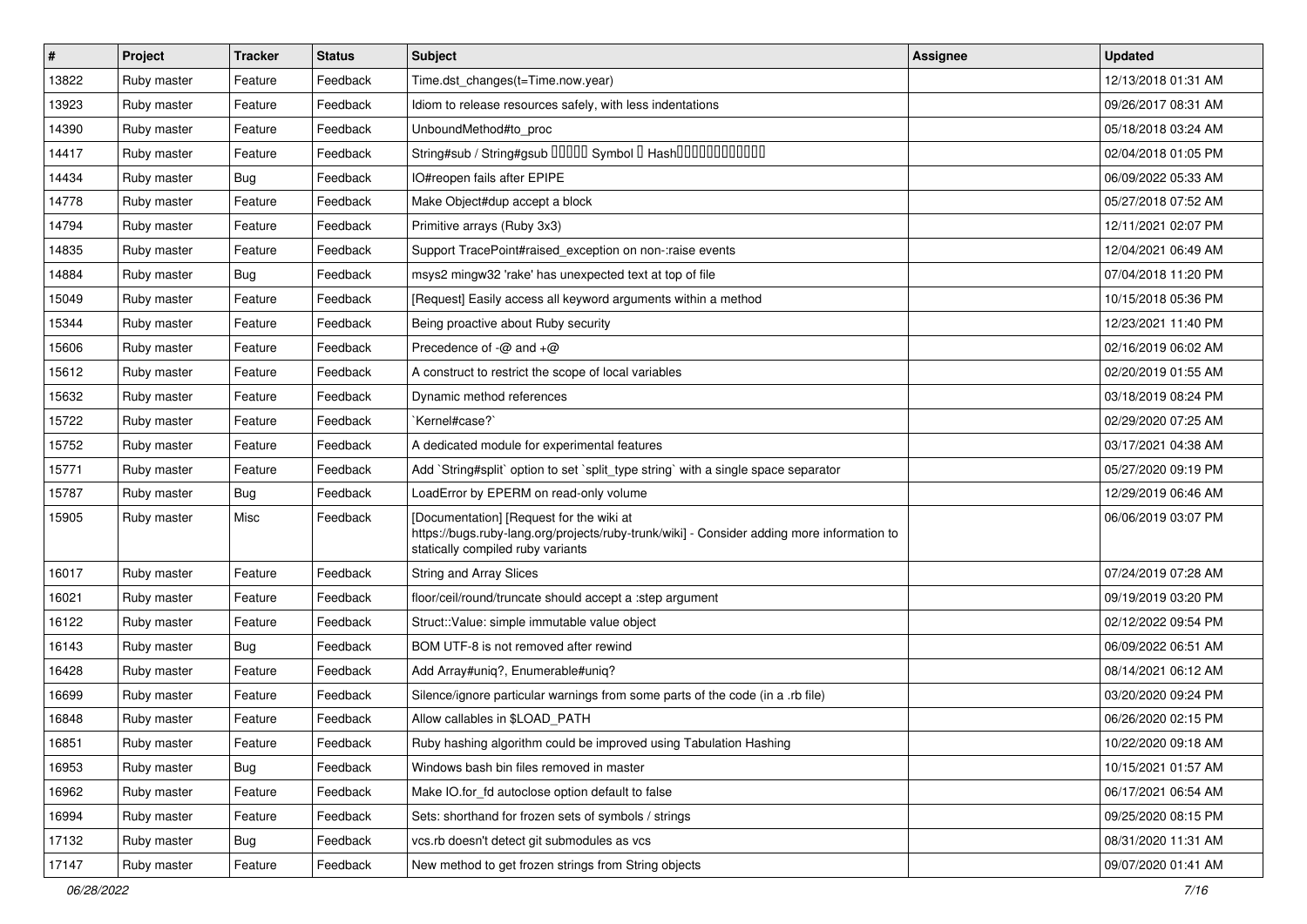| $\vert$ # | Project     | <b>Tracker</b> | <b>Status</b> | <b>Subject</b>                                                                                                         | Assignee      | <b>Updated</b>      |
|-----------|-------------|----------------|---------------|------------------------------------------------------------------------------------------------------------------------|---------------|---------------------|
| 17170     | Ruby master | Feature        | Feedback      | Numeric.zero, Numeric.one                                                                                              |               | 09/16/2020 01:36 AM |
| 17278     | Ruby master | Feature        | Feedback      | On-demand sharing of constants for Ractor                                                                              |               | 02/01/2021 04:24 PM |
| 17342     | Ruby master | Feature        | Feedback      | Hash#fetch set                                                                                                         |               | 12/17/2020 05:28 AM |
| 17384     | Ruby master | Feature        | Feedback      | shorthand of Hash#merge                                                                                                |               | 12/10/2020 06:14 AM |
| 17520     | Ruby master | Feature        | Feedback      | Allow symbols starting with number, e.g. : 2_weeks                                                                     |               | 02/09/2021 10:36 PM |
| 17598     | Ruby master | Feature        | Feedback      | 00000000000000                                                                                                         |               | 02/03/2021 01:13 AM |
| 17656     | Ruby master | <b>Bug</b>     | Feedback      | Improper functions shown in C level backtrace information                                                              |               | 06/09/2022 08:40 AM |
| 17685     | Ruby master | Feature        | Feedback      | Marshal format for out of band buffer objects                                                                          |               | 03/24/2021 07:39 AM |
| 17721     | Ruby master | Feature        | Feedback      | Proc.new should be able to contruct a lambda                                                                           |               | 12/03/2021 11:52 AM |
| 17765     | Ruby master | Bug            | Feedback      | Segmentation fault when calling String#gsub                                                                            |               | 12/02/2021 06:57 PM |
| 17992     | Ruby master | Feature        | Feedback      | Upstreaming the htmlentities gem into CGI#.(un)escape html                                                             |               | 06/30/2021 02:26 PM |
| 18042     | Ruby master | Feature        | Feedback      | YARV code optimization                                                                                                 |               | 07/27/2021 09:11 PM |
| 18047     | Ruby master | Feature        | Feedback      | TracePoint: Add event type for constant access                                                                         |               | 12/02/2021 08:35 PM |
| 18049     | Ruby master | Bug            | Feedback      | Cannot build ruby-3.0.2 on NetBSD                                                                                      |               | 08/01/2021 12:36 AM |
| 18081     | Ruby master | Bug            | Feedback      | addr2line.c: Wrong section for `DW_AT_ranges`                                                                          |               | 06/09/2022 09:19 AM |
| 18121     | Ruby master | <b>Bug</b>     | Feedback      | addr2line.c: Endianness                                                                                                |               | 06/09/2022 09:13 AM |
| 18123     | Ruby master | Bug            | Feedback      | addr2line.c: Define `SHF_COMPRESSED`                                                                                   |               | 06/09/2022 09:11 AM |
| 18280     | Ruby master | Feature        | Feedback      | Allow rb_utf8_str_new_cstr(NULL)                                                                                       |               | 11/11/2021 10:28 AM |
| 18336     | Ruby master | Feature        | Feedback      | How to deal with Trojan Source vulnerability                                                                           |               | 11/23/2021 08:39 PM |
| 18430     | Ruby master | Bug            | Feedback      | Raspberry Pi 3.0.3 Compile Issue                                                                                       |               | 12/28/2021 12:46 AM |
| 18607     | Ruby master | Bug            | Feedback      | Ruby 2.7.5 fails to configure on macOS Monterey on mac with M1 Pro                                                     |               | 03/04/2022 01:08 PM |
| 18648     | Ruby master | Feature        | Feedback      | ruby2_keywords and  name arguments with impossible names                                                               |               | 03/18/2022 06:25 PM |
| 18691     | Ruby master | Misc           | Feedback      | An option to run `make rbconfig.rb` in a different directory                                                           |               | 06/16/2022 04:59 PM |
| 18750     | Ruby master | Bug            | Feedback      | Segmentation fault on SIGINT when waiting in TracePoint handler                                                        |               | 04/29/2022 10:47 AM |
| 18785     | Ruby master | <b>Bug</b>     | Feedback      | RbConfig::MAKEFILE_CONFIG["warnflags"] contains "-Wno-cast-function-type" which is<br>not compatible with clang 13.0.0 |               | 05/25/2022 06:39 PM |
| 18834     | Ruby master | Misc           | Feedback      | Significant change in loop speeds (regressing using while loop on ARM chips)                                           |               | 06/23/2022 03:30 PM |
| 1644      | Ruby master | Feature        | Assigned      | recv on inherited socket wrapped in TCPSocket does not read data, on Windows                                           | cruby-windows | 12/10/2020 08:45 AM |
| 7968      | Ruby master | Bug            | Assigned      | Poor UDPSocket#send performance in ruby 2.0.0 on windows                                                               | cruby-windows | 10/23/2017 12:23 AM |
| 8083      | Ruby master | Feature        | Assigned      | Exit status is limited to one-byte values which is invalid for Windows                                                 | cruby-windows | 03/14/2013 08:26 PM |
| 9944      | Ruby master | Bug            | Assigned      | in ruby for windows in "system" a redirection to append a file works incorrectly                                       | cruby-windows | 01/05/2018 09:00 PM |
| 12040     | Ruby master | <b>Bug</b>     | Assigned      | [Win32] File.stat fails on a mounted volume                                                                            | cruby-windows | 02/01/2016 08:13 AM |
| 12656     | Ruby master | Feature        | Assigned      | Expand short paths with File.expand_path                                                                               | cruby-windows | 01/31/2018 02:31 PM |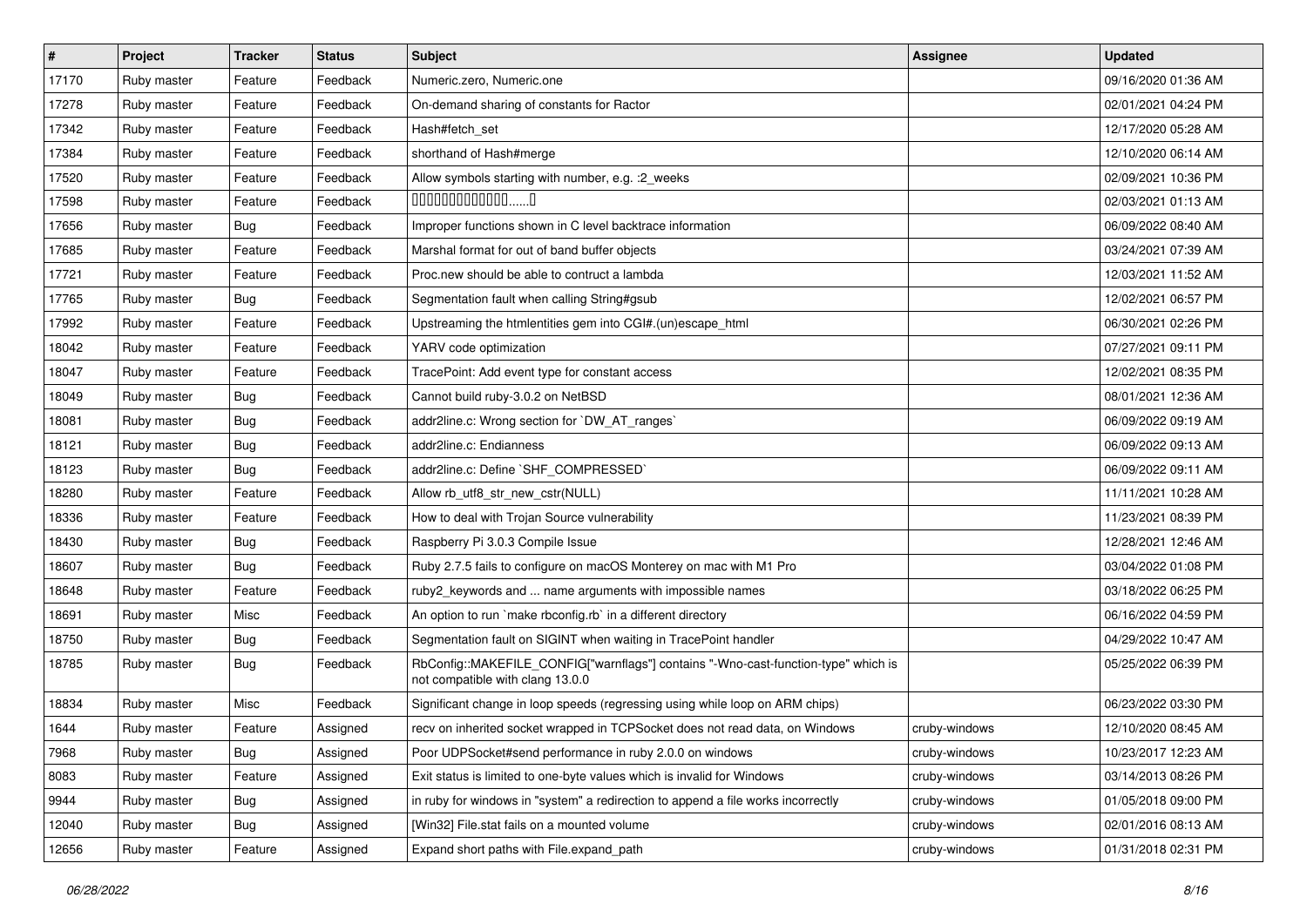| $\vert$ # | Project     | <b>Tracker</b> | <b>Status</b> | <b>Subject</b>                                                                                              | <b>Assignee</b>       | <b>Updated</b>      |
|-----------|-------------|----------------|---------------|-------------------------------------------------------------------------------------------------------------|-----------------------|---------------------|
| 12442     | Ruby master | Bug            | Assigned      | TestArgf#test_textmode fails on cygwin                                                                      | cruby-cygwin          | 05/19/2022 08:20 AM |
| 12444     | Ruby master | Bug            | Assigned      | Segmentation fault when running TestException#test_machine_stackoverflow on cygwin                          | cruby-cygwin          | 05/19/2022 08:20 AM |
| 12445     | Ruby master | Bug            | Assigned      | Testing TestIO#test open fifo does not block other threads results in deadlock on<br>cygwin                 | cruby-cygwin          | 05/19/2022 08:20 AM |
| 12506     | Ruby master | Bug            | Assigned      | On cygwin, Feature #5994 does not work                                                                      | cruby-cygwin          | 05/19/2022 08:20 AM |
| 13999     | Ruby master | <b>Bug</b>     | Assigned      | Cygwin OOD ripper_state_lex.rb 0000000                                                                      | cruby-cygwin          | 05/19/2022 08:20 AM |
| 17882     | Ruby master | <b>Bug</b>     | Assigned      | bootstraptest/test_ractor.rb:224 segfaults on Cygwin                                                        | cruby-cygwin          | 05/19/2022 08:20 AM |
| 3608      | Ruby master | Feature        | Assigned      | Enhancing Pathname#each_child to be lazy                                                                    | akr (Akira Tanaka)    | 12/25/2017 06:14 PM |
| 7362      | Ruby master | Feature        | Assigned      | Adding Pathname#start_with?                                                                                 | akr (Akira Tanaka)    | 12/25/2017 06:15 PM |
| 7412      | Ruby master | Feature        | Assigned      | Pathname#relative path_from does not support mixed directory separators on windows                          | akr (Akira Tanaka)    | 01/05/2018 09:00 PM |
| 8445      | Ruby master | Bug            | Assigned      | IO.open and IO#set enconding does not support :fallback option                                              | akr (Akira Tanaka)    | 06/14/2022 06:02 AM |
| 10129     | Ruby master | Feature        | Assigned      | More descriptive error message for failed net/http requests                                                 | akr (Akira Tanaka)    | 01/05/2018 09:01 PM |
| 10459     | Ruby master | Feature        | Assigned      | [PATCH] rfc3339 method for Time                                                                             | akr (Akira Tanaka)    | 05/21/2015 08:14 AM |
| 10637     | Ruby master | Feature        | Assigned      | Puppet orchestration on vagrant fails with Error: Non-HTTP proxy URI                                        | akr (Akira Tanaka)    | 09/23/2020 10:23 PM |
| 11322     | Ruby master | Feature        | Assigned      | OpenUri: RuntimeError: HTTP redirection loop                                                                | akr (Akira Tanaka)    | 11/13/2020 03:52 AM |
| 12497     | Ruby master | Feature        | Assigned      | GMP version of divmod may be slower                                                                         | akr (Akira Tanaka)    | 08/10/2016 03:11 AM |
| 13047     | Ruby master | Feature        | Assigned      | Use String literal instead of `String#+` for multiline pretty-printing of multiline strings                 | akr (Akira Tanaka)    | 02/22/2017 07:09 AM |
| 13513     | Ruby master | <b>Bug</b>     | Assigned      | Resolv::DNS::Message.decode hangs after detecting truncation in UDP messages                                | akr (Akira Tanaka)    | 03/08/2021 11:35 PM |
| 14066     | Ruby master | Feature        | Assigned      | Add CAA DNS RR on Resolv                                                                                    | akr (Akira Tanaka)    | 11/10/2017 06:50 AM |
| 14922     | Ruby master | Feature        | Assigned      | Resolv getaddresses ignores AAAA records for IPv6                                                           | akr (Akira Tanaka)    | 11/13/2020 04:01 AM |
| 16937     | Ruby master | Feature        | Assigned      | Add DNS over HTTP to Resolv                                                                                 | akr (Akira Tanaka)    | 12/10/2020 09:15 AM |
| 17294     | Ruby master | Feature        | Assigned      | Feature: Allow method chaining with Pathname#mkpath Pathname#rmtree                                         | akr (Akira Tanaka)    | 08/30/2021 06:52 AM |
| 17295     | Ruby master | Feature        | Assigned      | Feature: Create a directory and file with Pathname#touch                                                    | akr (Akira Tanaka)    | 09/28/2021 01:20 AM |
| 17296     | Ruby master | Feature        | Assigned      | Feature: Pathname#chmod use FileUtils.chmod instead of File                                                 | akr (Akira Tanaka)    | 08/30/2021 06:51 AM |
| 17297     | Ruby master | Feature        | Assigned      | Feature: Introduce Pathname.mktmpdir                                                                        | akr (Akira Tanaka)    | 08/30/2021 06:51 AM |
| 18450     | Ruby master | Feature        | Assigned      | Force break in prettyprint                                                                                  | akr (Akira Tanaka)    | 12/29/2021 02:02 PM |
| 13604     | Ruby master | Feature        | Assigned      | Exposing alternative interface of readline                                                                  | aycabta (aycabta.)    | 01/20/2020 05:34 AM |
| 14917     | Ruby master | Misc           | Assigned      | Add RDoc documents to tar ball                                                                              | aycabta (aycabta .)   | 07/21/2018 09:29 AM |
| 15371     | Ruby master | Feature        | Assigned      | <b>IRB with ARGV</b>                                                                                        | aycabta (aycabta.)    | 02/14/2020 11:35 AM |
| 18459     | Ruby master | Feature        | Assigned      | IRB autocomplete dropdown colour options                                                                    | aycabta (aycabta .)   | 01/05/2022 02:15 AM |
| 6351      | Ruby master | Bug            | Assigned      | transcode table generator does not support multi characters of Unicode                                      | duerst (Martin Dürst) | 12/25/2017 06:15 PM |
| 13671     | Ruby master | Bug            | Assigned      | Regexp with lookbehind and case-insensitivity raises RegexpError only on strings with<br>certain characters | duerst (Martin Dürst) | 11/30/2021 04:42 AM |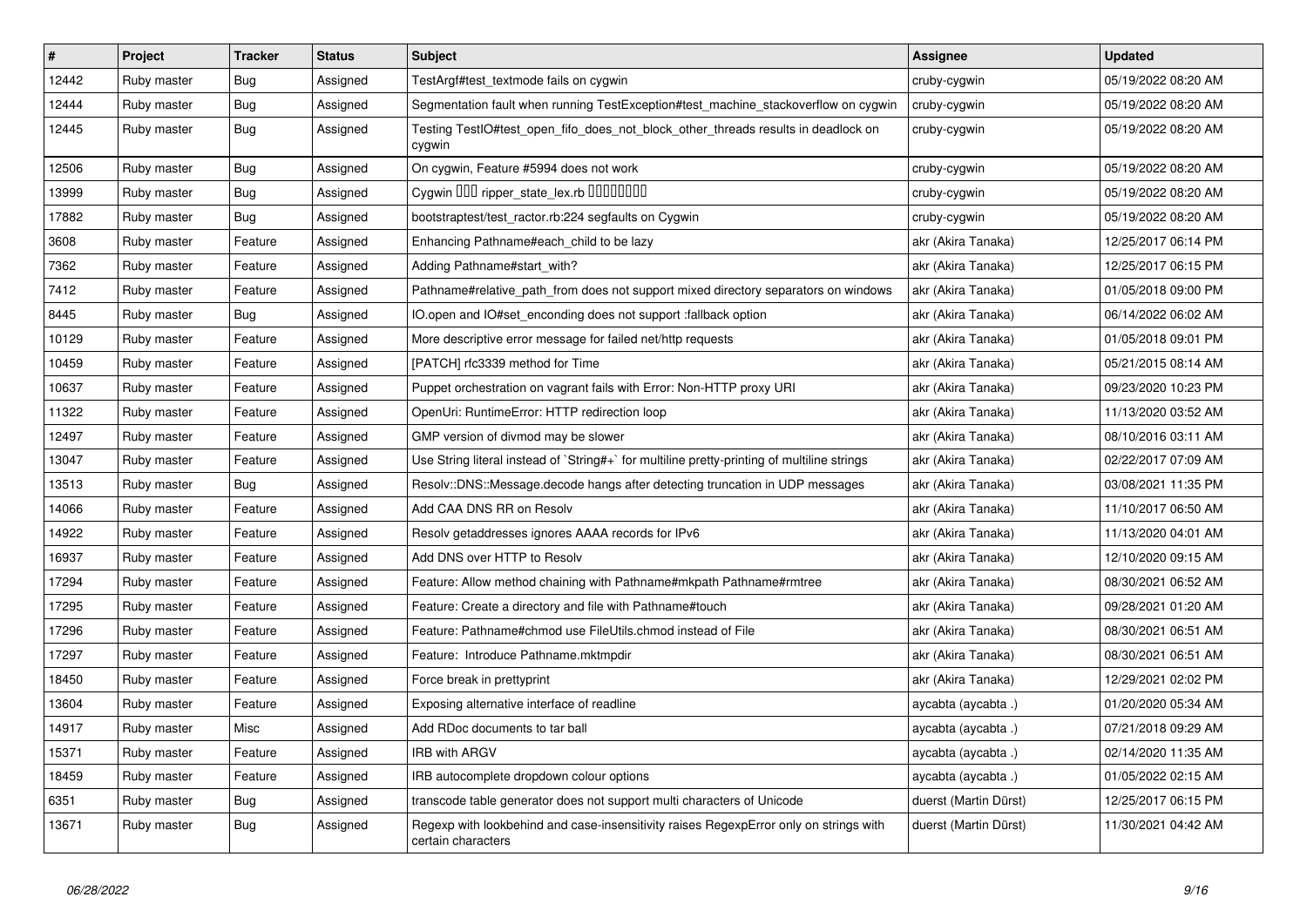| $\vert$ # | Project     | <b>Tracker</b> | <b>Status</b> | Subject                                                                                                                                                             | <b>Assignee</b>                | <b>Updated</b>      |
|-----------|-------------|----------------|---------------|---------------------------------------------------------------------------------------------------------------------------------------------------------------------|--------------------------------|---------------------|
| 16842     | Ruby master | Bug            | Assigned      | 'inspect' prints the UTF-8 character U+0085 (NEXT LINE) verbatim even though it is not<br>printable                                                                 | duerst (Martin Dürst)          | 02/26/2021 05:43 AM |
| 18337     | Ruby master | Bug            | Assigned      | Ruby allows zero-width characters in identifiers                                                                                                                    | duerst (Martin Dürst)          | 11/24/2021 09:13 AM |
| 2631      | Ruby master | Feature        | Assigned      | Allow IO#reopen to take a block                                                                                                                                     | Glass_saga (Masaki Matsushita) | 05/24/2018 01:22 PM |
| 7148      | Ruby master | Feature        | Assigned      | Improved Tempfile w/o DelegateClass                                                                                                                                 | Glass_saga (Masaki Matsushita) | 03/27/2019 09:51 AM |
| 15628     | Ruby master | Feature        | Assigned      | init_inetsock_internal should fallback to IPv4 if IPv6 is unreachable                                                                                               | Glass saga (Masaki Matsushita) | 09/25/2020 05:42 AM |
| 5617      | Ruby master | Feature        | Assigned      | Allow install RubyGems into dediceted directory                                                                                                                     | hsbt (Hiroshi SHIBATA)         | 05/16/2018 09:15 AM |
| 6590      | Ruby master | Feature        | Assigned      | Dealing with bigdecimal, etc gems in JRuby                                                                                                                          | hsbt (Hiroshi SHIBATA)         | 05/15/2019 08:33 PM |
| 9366      | Ruby master | Bug            | Assigned      | "make-i32 check TESTS=-i32" occasionally fails on rubygems/specification                                                                                            | hsbt (Hiroshi SHIBATA)         | 07/26/2018 02:13 AM |
| 10919     | Ruby master | Bug            | Assigned      | [gem install] installs multipe platforms                                                                                                                            | hsbt (Hiroshi SHIBATA)         | 07/30/2019 07:44 AM |
| 12639     | Ruby master | Feature        | Assigned      | Speed up require in RubyGems by 5x                                                                                                                                  | hsbt (Hiroshi SHIBATA)         | 07/26/2018 02:12 AM |
| 13508     | Ruby master | Feature        | Assigned      | How remove/refactor code related mathn library.                                                                                                                     | hsbt (Hiroshi SHIBATA)         | 12/25/2017 06:15 PM |
| 13534     | Ruby master | Feature        | Assigned      | Checking installation results of default gems                                                                                                                       | hsbt (Hiroshi SHIBATA)         | 07/26/2018 02:16 AM |
| 14679     | Ruby master | Bug            | Assigned      | StdLib gems should properly specify their dependencies                                                                                                              | hsbt (Hiroshi SHIBATA)         | 04/11/2018 01:14 PM |
| 14737     | Ruby master | Feature        | Assigned      | Split default gems into separate directory structure                                                                                                                | hsbt (Hiroshi SHIBATA)         | 09/02/2020 06:00 PM |
| 15487     | Ruby master | Misc           | Assigned      | Clarify default gems maintanance policy                                                                                                                             | hsbt (Hiroshi SHIBATA)         | 12/30/2018 08:42 PM |
| 15550     | Ruby master | Bug            | Assigned      | Windows - gem bin files - can't run from bash shell                                                                                                                 | hsbt (Hiroshi SHIBATA)         | 03/20/2019 01:05 AM |
| 16012     | Ruby master | Feature        | Assigned      | Add a (small) test-install suite?                                                                                                                                   | hsbt (Hiroshi SHIBATA)         | 07/30/2019 08:13 AM |
| 16951     | Ruby master | Bug            | Assigned      | Consistently referer dependencies                                                                                                                                   | hsbt (Hiroshi SHIBATA)         | 06/17/2021 06:15 AM |
| 16963     | Ruby master | Feature        | Assigned      | Remove English.rb from Ruby 2.8/3.0                                                                                                                                 | hsbt (Hiroshi SHIBATA)         | 06/19/2020 09:48 AM |
| 18169     | Ruby master | Bug            | Assigned      | Local copies of gemified libraries are being released out of sync with their gems                                                                                   | hsbt (Hiroshi SHIBATA)         | 02/25/2022 05:40 PM |
| 18355     | Ruby master | Bug            | Assigned      | require("pathname") within rack application chnages behaviors of Pathname methods,<br>such as absolute?(), when there are two versions of 'pathname' gem installed. | hsbt (Hiroshi SHIBATA)         | 11/30/2021 08:01 AM |
| 18381     | Ruby master | Bug            | Assigned      | Default vs Bundled gems                                                                                                                                             | hsbt (Hiroshi SHIBATA)         | 12/15/2021 11:09 AM |
| 18571     | Ruby master | Feature        | Assigned      | Removed the bundled sources from release package after Ruby 3.2                                                                                                     | hsbt (Hiroshi SHIBATA)         | 03/28/2022 06:23 AM |
| 18790     | Ruby master | Bug            | Assigned      | cannot load such file -- digest (LoadError)                                                                                                                         | hsbt (Hiroshi SHIBATA)         | 06/06/2022 12:41 AM |
| 595       | Ruby master | Bug            | Assigned      | Fiber ignores ensure clause                                                                                                                                         | ioquatix (Samuel Williams)     | 12/29/2019 10:37 AM |
| 17664     | Ruby master | Bug            | Assigned      | Behavior of sockets changed in Ruby 3.0 to non-blocking                                                                                                             | ioquatix (Samuel Williams)     | 07/12/2021 10:28 AM |
| 17720     | Ruby master | Misc           | Assigned      | Cirrus CI to check non-x86_64 architecture cases by own machines                                                                                                    | jaruga (Jun Aruga)             | 09/26/2021 10:24 AM |
| 16694     | Ruby master | <b>Bug</b>     | Assigned      | JIT vs hardened GCC with PCH                                                                                                                                        | k0kubun (Takashi Kokubun)      | 02/02/2021 07:38 AM |
| 18142     | Ruby master | <b>Bug</b>     | Assigned      | Segmentation fault with Ruby 3.0.2                                                                                                                                  | k0kubun (Takashi Kokubun)      | 09/02/2021 07:43 AM |
| 18808     | Ruby master | <b>Bug</b>     | Assigned      | Cannot compile ruby 3.1.2 on powerpc64le-linux without disabling the jit features                                                                                   | k0kubun (Takashi Kokubun)      | 06/20/2022 10:40 AM |
| 3953      | Ruby master | Feature        | Assigned      | TCPSocket / UDPSocket do not accept IPAddr objects.                                                                                                                 | knu (Akinori MUSHA)            | 12/25/2017 06:14 PM |
| 8047      | Ruby master | Feature        | Assigned      | IPAddr makes host address with netmask                                                                                                                              | knu (Akinori MUSHA)            | 01/05/2018 09:00 PM |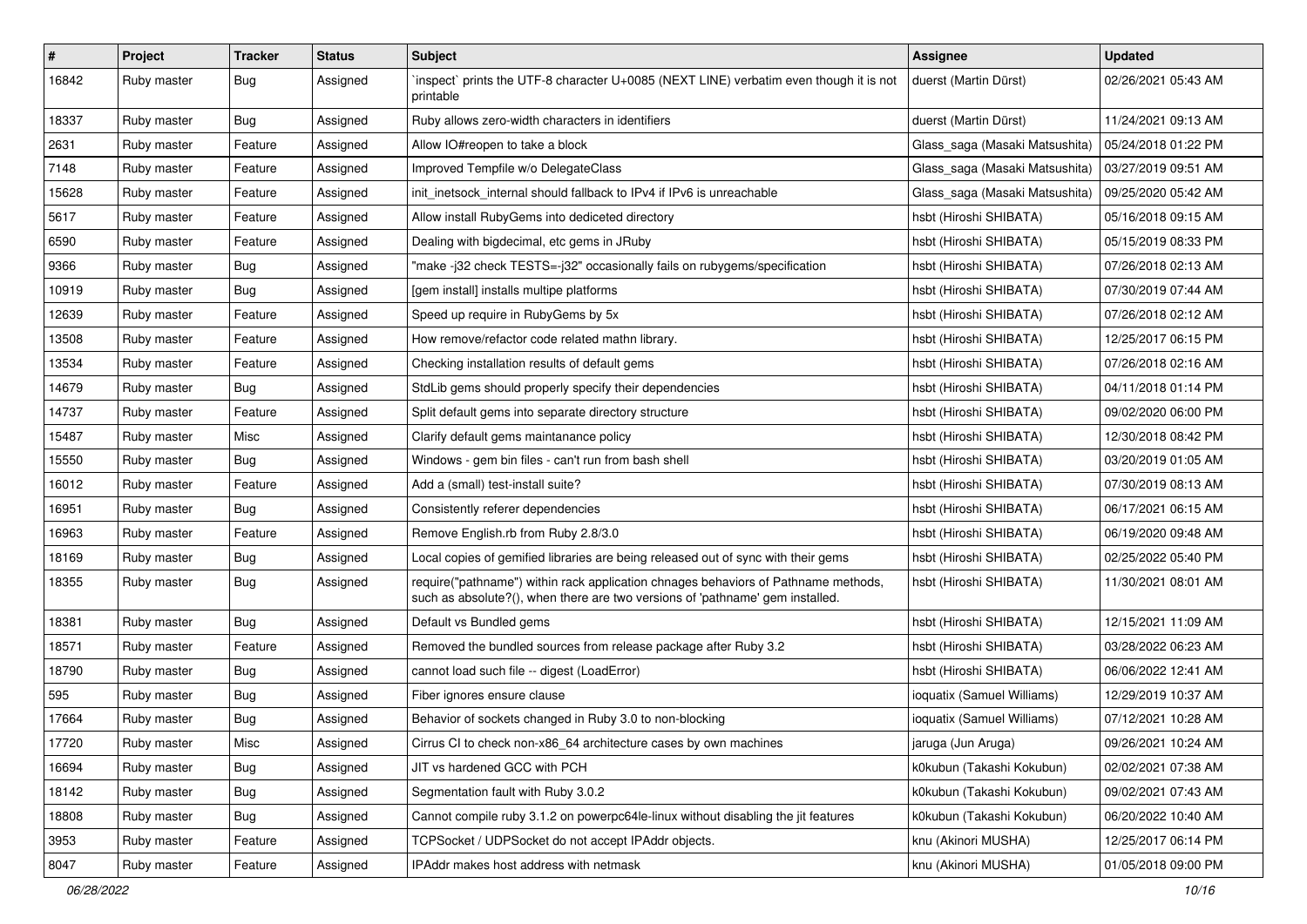| #     | Project     | <b>Tracker</b> | <b>Status</b> | Subject                                                                                                                   | Assignee            | <b>Updated</b>      |
|-------|-------------|----------------|---------------|---------------------------------------------------------------------------------------------------------------------------|---------------------|---------------------|
| 11527 | Ruby master | Feature        | Assigned      | IPAddr#mask addr isn't a method                                                                                           | knu (Akinori MUSHA) | 11/07/2018 04:12 PM |
| 11531 | Ruby master | Bug            | Assigned      | IPAddr#== implements wrong logic                                                                                          | knu (Akinori MUSHA) | 12/29/2019 12:50 PM |
| 13610 | Ruby master | Feature        | Assigned      | IPAddr doesn't provide helpful methods to get the subnet or IP address                                                    | knu (Akinori MUSHA) | 10/20/2017 01:13 AM |
| 15281 | Ruby master | Feature        | Assigned      | Speed up Set#intersect with size check.                                                                                   | knu (Akinori MUSHA) | 08/11/2020 02:43 AM |
| 2294  | Ruby master | Feature        | Assigned      | [PATCH] ruby bind stack() to embed Ruby in coroutine                                                                      | ko1 (Koichi Sasada) | 01/05/2018 09:00 PM |
| 3731  | Ruby master | Feature        | Assigned      | Easier Embedding API for Ruby                                                                                             | ko1 (Koichi Sasada) | 12/25/2017 06:14 PM |
| 4040  | Ruby master | Bug            | Assigned      | SystemStackError with Hash[*a] for Large a                                                                                | ko1 (Koichi Sasada) | 12/25/2017 06:14 PM |
| 6694  | Ruby master | Feature        | Assigned      | Thread.new without block.                                                                                                 | ko1 (Koichi Sasada) | 12/25/2017 06:15 PM |
| 6695  | Ruby master | Feature        | Assigned      | Configuration for Thread/Fiber creation                                                                                   | ko1 (Koichi Sasada) | 12/25/2017 06:15 PM |
| 7976  | Ruby master | Bug            | Assigned      | TracePoint call is at call point, not call site                                                                           | ko1 (Koichi Sasada) | 01/05/2018 09:00 PM |
| 8263  | Ruby master | Feature        | Assigned      | Support discovering yield state of individual Fibers                                                                      | ko1 (Koichi Sasada) | 12/23/2021 11:40 PM |
| 8576  | Ruby master | Feature        | Assigned      | Add optimized method type for constant value methods                                                                      | ko1 (Koichi Sasada) | 12/25/2017 06:15 PM |
| 8960  | Ruby master | Feature        | Assigned      | Add Exception#backtrace_locations                                                                                         | ko1 (Koichi Sasada) | 11/25/2016 02:15 PM |
| 9755  | Ruby master | Feature        | Assigned      | Thread::Backtrace::Location#defined class                                                                                 | ko1 (Koichi Sasada) | 04/18/2014 09:22 AM |
| 12020 | Ruby master | Feature        | Assigned      | Documenting Ruby memory model                                                                                             | ko1 (Koichi Sasada) | 12/23/2021 11:40 PM |
| 13252 | Ruby master | Feature        | Assigned      | C API for creating strings without copying                                                                                | ko1 (Koichi Sasada) | 04/17/2017 07:22 AM |
| 13388 | Ruby master | Feature        | Assigned      | gc.c: Add GC.get_parameters and .set_parameters                                                                           | ko1 (Koichi Sasada) | 03/30/2017 10:52 AM |
| 13821 | Ruby master | Feature        | Assigned      | Allow fibers to be resumed across threads                                                                                 | ko1 (Koichi Sasada) | 02/15/2019 10:09 AM |
| 14090 | Ruby master | <b>Bug</b>     | Assigned      | TestGc#test interrupt in finalizer` fails very rarely                                                                     | ko1 (Koichi Sasada) | 12/02/2021 07:24 PM |
| 14607 | Ruby master | Bug            | Assigned      | Fix use of the rb_profile_frames start parameter                                                                          | ko1 (Koichi Sasada) | 06/09/2022 06:12 AM |
| 14727 | Ruby master | Bug            | Assigned      | TestQueue#test queue with trap always timeout on Windows10                                                                | ko1 (Koichi Sasada) | 05/01/2018 02:59 AM |
| 15499 | Ruby master | Bug            | Assigned      | Breaking behavior on ruby 2.6: rb_thread_call_without_gvl doesn't invoke<br>unblock_function when used on the main thread | ko1 (Koichi Sasada) | 01/05/2021 02:24 AM |
| 15878 | Ruby master | Feature        | Assigned      | Make exit faster by not running GC                                                                                        | ko1 (Koichi Sasada) | 07/29/2019 07:48 AM |
| 15939 | Ruby master | Feature        | Assigned      | Dump symbols reference to their fstr in ObjectSpace.dump()                                                                | ko1 (Koichi Sasada) | 08/08/2019 09:38 PM |
| 16027 | Ruby master | Feature        | Assigned      | Update Ruby's dtrace / USDT API to match what is exposed via the TracePoint API                                           | ko1 (Koichi Sasada) | 08/03/2019 02:41 AM |
| 16124 | Ruby master | Misc           | Assigned      | Let the transient heap belong to obispace                                                                                 | ko1 (Koichi Sasada) | 11/18/2019 08:48 AM |
| 16776 | Ruby master | <b>Bug</b>     | Assigned      | Regression in coverage library                                                                                            | ko1 (Koichi Sasada) | 11/24/2021 07:26 AM |
| 16819 | Ruby master | Bug            | Assigned      | Line reporting off by one when reporting line of a hash?                                                                  | ko1 (Koichi Sasada) | 06/16/2020 05:57 PM |
| 17196 | Ruby master | <b>Bug</b>     | Assigned      | Segmentation Fault with Socket#close in Ractors                                                                           | ko1 (Koichi Sasada) | 03/20/2022 01:52 PM |
| 17363 | Ruby master | Feature        | Assigned      | Timeouts                                                                                                                  | ko1 (Koichi Sasada) | 05/14/2022 09:06 AM |
| 17516 | Ruby master | <b>Bug</b>     | Assigned      | forking in a ractor causes Ruby to crash                                                                                  | ko1 (Koichi Sasada) | 11/30/2021 05:26 AM |
| 17593 | Ruby master | Feature        | Assigned      | load_iseq_eval should override the ISeq path                                                                              | ko1 (Koichi Sasada) | 02/16/2021 08:27 AM |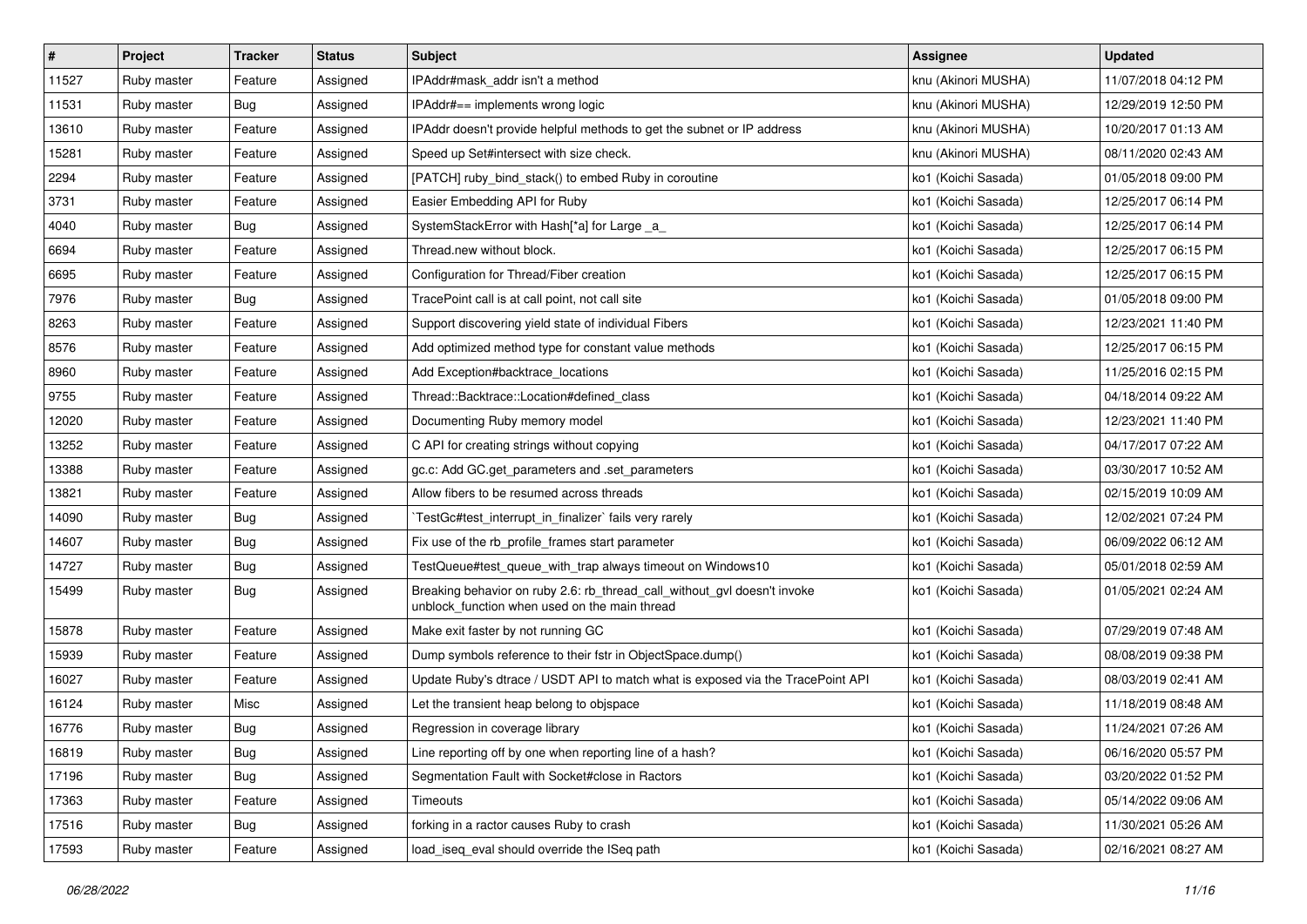| #     | Project     | <b>Tracker</b> | <b>Status</b> | Subject                                                                                          | <b>Assignee</b>                     | <b>Updated</b>      |
|-------|-------------|----------------|---------------|--------------------------------------------------------------------------------------------------|-------------------------------------|---------------------|
| 17676 | Ruby master | Bug            | Assigned      | Accessing ENV from Ractor raises IsolationError                                                  | ko1 (Koichi Sasada)                 | 03/09/2021 02:37 AM |
| 17677 | Ruby master | <b>Bug</b>     | Assigned      | Ractor crashes fork when blocking                                                                | ko1 (Koichi Sasada)                 | 03/09/2021 12:42 AM |
| 17678 | Ruby master | <b>Bug</b>     | Assigned      | Ractors do not restart after fork                                                                | ko1 (Koichi Sasada)                 | 03/09/2021 12:42 AM |
| 17679 | Ruby master | Bug            | Assigned      | Ractor incoming channel can consume unlimited resources                                          | ko1 (Koichi Sasada)                 | 03/26/2021 09:16 AM |
| 17826 | Ruby master | Bug            | Assigned      | Ractor#take hangs if used in multiple Threads                                                    | ko1 (Koichi Sasada)                 | 12/15/2021 01:30 PM |
| 17998 | Ruby master | Bug            | Assigned      | ractor: process hanging (with ractors initialized, but not being used)                           | ko1 (Koichi Sasada)                 | 12/02/2021 08:17 PM |
| 18024 | Ruby master | <b>Bug</b>     | Assigned      | Ractor crashes when connections are closed in multiple Ractors                                   | ko1 (Koichi Sasada)                 | 12/14/2021 04:41 PM |
| 18464 | Ruby master | <b>Bug</b>     | Assigned      | RUBY_INTERNAL_EVENT_NEWOBJ tracepoint causes an interpreter crash when<br>combined with Ractors  | ko1 (Koichi Sasada)                 | 06/08/2022 08:25 AM |
| 18572 | Ruby master | <b>Bug</b>     | Assigned      | Performance regression when invoking refined methods                                             | ko1 (Koichi Sasada)                 | 02/10/2022 12:48 AM |
| 4464  | Ruby master | Feature        | Assigned      | [PATCH] add Fcntl::Flock object for easier use of POSIX file locks                               | kosaki (Motohiro KOSAKI)            | 12/25/2017 06:14 PM |
| 7086  | Ruby master | Feature        | Assigned      | ConditionVariable#wait has meaningless return value                                              | kosaki (Motohiro KOSAKI)            | 12/25/2017 06:15 PM |
| 11269 | Ruby master | <b>Bug</b>     | Assigned      | ruby_init_setproctitle() should be called before require_libraries()                             | kosaki (Motohiro KOSAKI)            | 06/17/2015 03:01 AM |
| 17478 | Ruby master | <b>Bug</b>     | Assigned      | Ruby3.0 is slower than Ruby2.7.2 when parsing a large CSV file                                   | kou (Kouhei Sutou)                  | 11/24/2021 05:12 AM |
| 18034 | Ruby master | <b>Bug</b>     | Assigned      | Segmentation fault fiddle with `--enable-bundled-libffi` and macOS                               | kou (Kouhei Sutou)                  | 11/30/2021 07:39 AM |
| 7859  | Ruby master | Bug            | Assigned      | Readline: Incorrect arrow key behavior in vi_editing_mode insert mode with Readline 6.2          | kouji (Kouji Takao)                 | 12/25/2017 06:15 PM |
| 8782  | Ruby master | Bug            | Assigned      | Don't set rl getc function on editline                                                           | kouji (Kouji Takao)                 | 01/05/2018 09:00 PM |
| 17355 | Ruby master | Feature        | Assigned      | Using same set of names in or-patterns (pattern matching with $Foo(x)   Bar(x)$ )                | ktsj (Kazuki Tsujimoto)             | 09/13/2021 09:11 AM |
| 18408 | Ruby master | Feature        | Assigned      | Allow pattern match to set instance variables                                                    | ktsj (Kazuki Tsujimoto)             | 01/26/2022 07:07 PM |
| 18773 | Ruby master | Feature        | Assigned      | deconstruct to receive a range                                                                   | ktsj (Kazuki Tsujimoto)             | 06/24/2022 07:21 AM |
| 4247  | Ruby master | Feature        | Assigned      | New features for Array#sample, Array#choice                                                      | mame (Yusuke Endoh)                 | 12/25/2017 06:14 PM |
| 12676 | Ruby master | Feature        | Assigned      | Significant performance increase, and code conciseness, for prime_division method in<br>prime.rb | marcandre (Marc-Andre<br>Lafortune) | 11/18/2016 03:46 PM |
| 4514  | Ruby master | Feature        | Assigned      | #deep_clone and #deep_dup for Objects                                                            | matz (Yukihiro Matsumoto)           | 12/25/2017 06:14 PM |
| 4521  | Ruby master | Feature        | Assigned      | NoMethodError#message may take very long to execute                                              | matz (Yukihiro Matsumoto)           | 12/25/2017 06:14 PM |
| 4539  | Ruby master | Feature        | Assigned      | Array#zip_with                                                                                   | matz (Yukihiro Matsumoto)           | 11/28/2019 08:23 AM |
| 4592  | Ruby master | Feature        | Assigned      | Tempfile0000000                                                                                  | matz (Yukihiro Matsumoto)           | 12/25/2017 06:14 PM |
| 4818  | Ruby master | Feature        | Assigned      | Add method marshalable?                                                                          | matz (Yukihiro Matsumoto)           | 12/25/2017 06:15 PM |
| 4824  | Ruby master | Feature        | Assigned      | Provide method Kernel#executed?                                                                  | matz (Yukihiro Matsumoto)           | 03/05/2018 04:57 AM |
| 5007  | Ruby master | Feature        | Assigned      | Proc#call_under: Unifying instance_eval and instance_exec                                        | matz (Yukihiro Matsumoto)           | 04/19/2018 07:57 AM |
| 5064  | Ruby master | Feature        | Assigned      | HTTP user-agent class                                                                            | matz (Yukihiro Matsumoto)           | 12/25/2017 06:15 PM |
| 5129  | Ruby master | Feature        | Assigned      | Create a core class "FileArray" and make "ARGF" its instance                                     | matz (Yukihiro Matsumoto)           | 01/23/2018 02:02 PM |
| 5389  | Ruby master | Feature        | Assigned      | New method Enumerator#iterate                                                                    | matz (Yukihiro Matsumoto)           | 12/25/2017 06:15 PM |
| 5445  | Ruby master | Feature        | Assigned      | Need RUBYOPT - r before ARGV - r                                                                 | matz (Yukihiro Matsumoto)           | 12/25/2017 06:15 PM |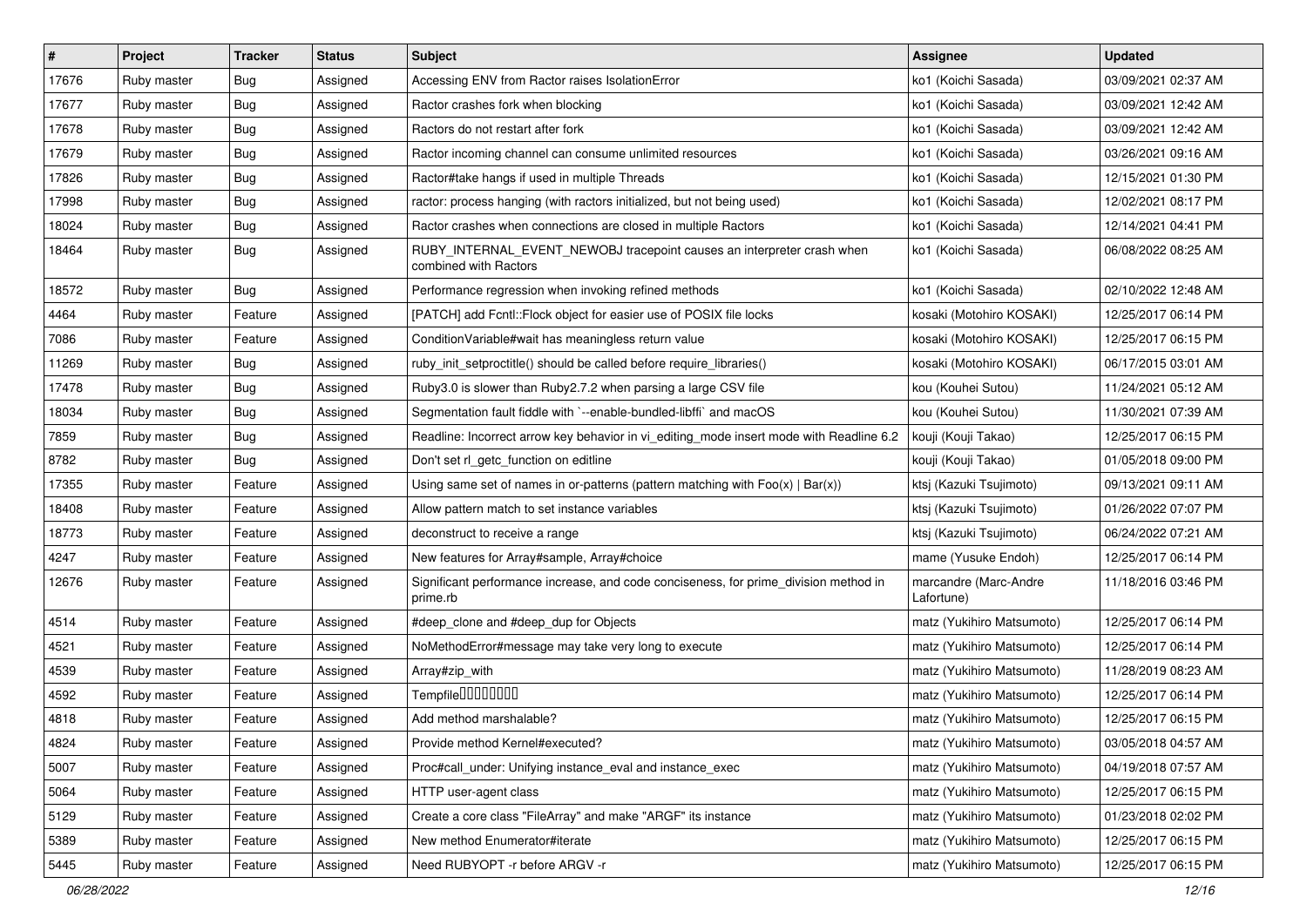| $\vert$ # | Project     | <b>Tracker</b> | <b>Status</b> | Subject                                                                                                           | <b>Assignee</b>           | <b>Updated</b>      |
|-----------|-------------|----------------|---------------|-------------------------------------------------------------------------------------------------------------------|---------------------------|---------------------|
| 5456      | Ruby master | Feature        | Assigned      | kernel#syscall() should be removed.                                                                               | matz (Yukihiro Matsumoto) | 12/10/2020 08:46 AM |
| 5558      | Ruby master | Feature        | Assigned      | String#% strange arity errors                                                                                     | matz (Yukihiro Matsumoto) | 12/25/2017 06:15 PM |
| 5582      | Ruby master | Feature        | Assigned      | Allow clone of singleton methods on a BasicObject                                                                 | matz (Yukihiro Matsumoto) | 12/25/2017 06:15 PM |
| 5643      | Ruby master | Feature        | Assigned      | require/load options and binding option                                                                           | matz (Yukihiro Matsumoto) | 12/25/2017 06:15 PM |
| 5741      | Ruby master | Feature        | Assigned      | Secure Erasure of Passwords                                                                                       | matz (Yukihiro Matsumoto) | 12/25/2017 06:15 PM |
| 5749      | Ruby master | Feature        | Assigned      | new method String#match_all needed                                                                                | matz (Yukihiro Matsumoto) | 12/25/2017 06:15 PM |
| 5781      | Ruby master | Feature        | Assigned      | Query attributes (attribute methods ending in `?` mark)                                                           | matz (Yukihiro Matsumoto) | 01/10/2020 06:34 AM |
| 5825      | Ruby master | Feature        | Assigned      | Sweet instance var assignment in the object initializer                                                           | matz (Yukihiro Matsumoto) | 12/10/2020 08:53 AM |
| 5945      | Ruby master | Feature        | Assigned      | Add the ability to mark a at_exit as process-local.                                                               | matz (Yukihiro Matsumoto) | 10/10/2018 08:29 AM |
| 5970      | Ruby master | Feature        | Assigned      | Add Enumerable#join with same semantics as Array#join                                                             | matz (Yukihiro Matsumoto) | 12/25/2017 06:15 PM |
| 6277      | Ruby master | Feature        | Assigned      | Hash#convert_key                                                                                                  | matz (Yukihiro Matsumoto) | 12/25/2017 06:15 PM |
| 6293      | Ruby master | Feature        | Assigned      | new queue / blocking queues                                                                                       | matz (Yukihiro Matsumoto) | 12/25/2017 06:15 PM |
| 6308      | Ruby master | Feature        | Assigned      | Eliminate delegation from WeakRef                                                                                 | matz (Yukihiro Matsumoto) | 12/23/2021 11:40 PM |
| 6309      | Ruby master | Feature        | Assigned      | Add a reference queue for weak references                                                                         | matz (Yukihiro Matsumoto) | 08/23/2020 09:07 PM |
| 6317      | Ruby master | Feature        | Assigned      | Range#cover?000000Range00000000000000000000                                                                       | matz (Yukihiro Matsumoto) | 12/25/2017 06:15 PM |
| 6337      | Ruby master | Feature        | Assigned      | FileUtils#sync                                                                                                    | matz (Yukihiro Matsumoto) | 12/25/2017 06:15 PM |
| 6354      | Ruby master | Feature        | Assigned      | Remove escape (break/return/redo/next support) from class/module scope                                            | matz (Yukihiro Matsumoto) | 12/25/2017 06:15 PM |
| 6376      | Ruby master | Feature        | Assigned      | Feature lookup and checking if feature is loaded                                                                  | matz (Yukihiro Matsumoto) | 12/25/2017 06:15 PM |
| 6413      | Ruby master | Feature        | Assigned      | Make Dir.entries default to Dir.entries(Dir.pwd)                                                                  | matz (Yukihiro Matsumoto) | 12/25/2017 06:15 PM |
| 6445      | Ruby master | Feature        | Assigned      | request for default length/position on string index                                                               | matz (Yukihiro Matsumoto) | 12/25/2017 06:15 PM |
| 6452      | Ruby master | Feature        | Assigned      | Allow extend to override class methods                                                                            | matz (Yukihiro Matsumoto) | 12/10/2020 08:53 AM |
| 6594      | Ruby master | Feature        | Assigned      | Integrated Functor                                                                                                | matz (Yukihiro Matsumoto) | 12/10/2020 08:53 AM |
| 6596      | Ruby master | Feature        | Assigned      | New method `Array#indexes`                                                                                        | matz (Yukihiro Matsumoto) | 07/29/2020 01:41 AM |
| 6611      | Ruby master | Feature        | Assigned      | Comments requested on implementation of set_parse_func                                                            | matz (Yukihiro Matsumoto) | 12/25/2017 06:15 PM |
| 6648      | Ruby master | Feature        | Assigned      | Provide a standard API for retrieving all command-line flags passed to Ruby                                       | matz (Yukihiro Matsumoto) | 12/25/2017 06:15 PM |
| 6671      | Ruby master | Feature        | Assigned      | File.split_all and File.split_root                                                                                | matz (Yukihiro Matsumoto) | 12/25/2017 06:15 PM |
| 6802      | Ruby master | Feature        | Assigned      | String#scan should have equivalent yielding MatchData                                                             | matz (Yukihiro Matsumoto) | 12/25/2017 06:15 PM |
| 6810      | Ruby master | Feature        | Assigned      | `module A::B; end` is not equivalent to `module A; module B; end; end` with respect to<br>constant lookup (scope) | matz (Yukihiro Matsumoto) | 12/10/2020 09:22 AM |
| 6811      | Ruby master | Feature        | Assigned      | File, Dir and FileUtils should have bang-versions of singleton methods that fails silently                        | matz (Yukihiro Matsumoto) | 12/25/2017 06:15 PM |
| 6841      | Ruby master | Feature        | Assigned      | Shorthand for Assigning Return Value of Method to Self                                                            | matz (Yukihiro Matsumoto) | 12/10/2020 08:53 AM |
| 6842      | Ruby master | Feature        | Assigned      | Add Optional Arguments to String#strip                                                                            | matz (Yukihiro Matsumoto) | 08/24/2016 05:50 AM |
| 7087      | Ruby master | Feature        | Assigned      | ::ConditionVariable#wait does not work with Monitor because Monitor#sleep does not<br>exist                       | matz (Yukihiro Matsumoto) | 12/25/2017 06:15 PM |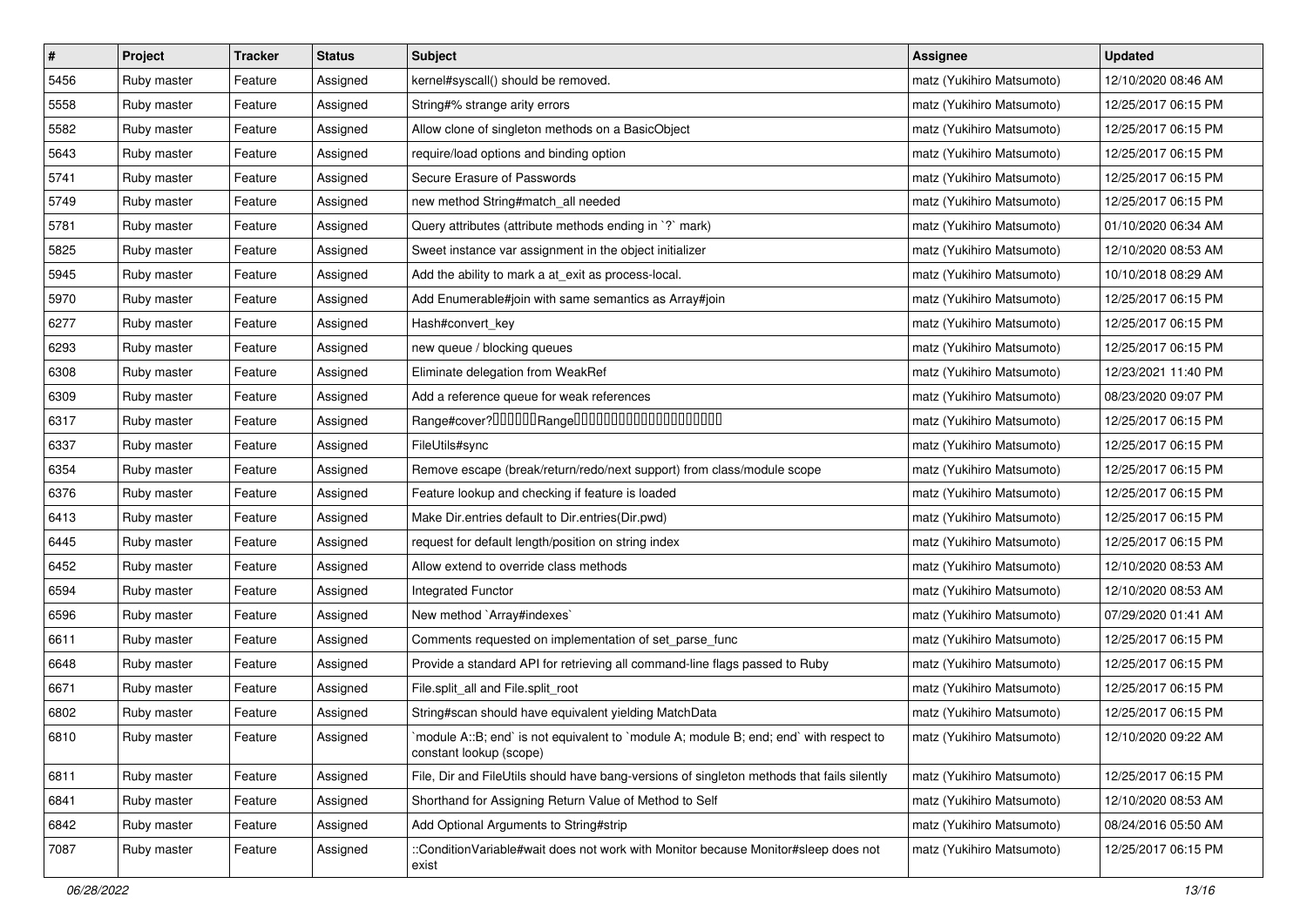| $\vert$ # | Project     | <b>Tracker</b> | <b>Status</b> | Subject                                                                                                                 | <b>Assignee</b>           | <b>Updated</b>      |
|-----------|-------------|----------------|---------------|-------------------------------------------------------------------------------------------------------------------------|---------------------------|---------------------|
| 7121      | Ruby master | Feature        | Assigned      | Extending the use of `require'                                                                                          | matz (Yukihiro Matsumoto) | 12/25/2017 06:15 PM |
| 7132      | Ruby master | Feature        | Assigned      | Alternation between named / ordered method arguments and aliases for method<br>arguments.                               | matz (Yukihiro Matsumoto) | 12/25/2017 06:15 PM |
| 7314      | Ruby master | Feature        | Assigned      | Convert Proc to Lambda doesn't work in MRI                                                                              | matz (Yukihiro Matsumoto) | 05/21/2016 09:15 AM |
| 7349      | Ruby master | Feature        | Assigned      | Struct#inspect needs more meaningful output                                                                             | matz (Yukihiro Matsumoto) | 12/25/2017 06:15 PM |
| 7436      | Ruby master | Feature        | Assigned      | Allow for a "granularity" flag for backtrace_locations                                                                  | matz (Yukihiro Matsumoto) | 12/25/2017 06:15 PM |
| 7503      | Ruby master | Feature        | Assigned      | make timeout.rb async-interrupt safe by default                                                                         | matz (Yukihiro Matsumoto) | 12/25/2017 06:15 PM |
| 7580      | Ruby master | Feature        | Assigned      | Range translation                                                                                                       | matz (Yukihiro Matsumoto) | 06/11/2018 09:51 AM |
| 7644      | Ruby master | Feature        | Assigned      | In refinements, change "using" keyword to a less generic word.                                                          | matz (Yukihiro Matsumoto) | 12/10/2020 08:49 AM |
| 7739      | Ruby master | Feature        | Assigned      | Define Hash#  as Hash#reverse_merge in Rails                                                                            | matz (Yukihiro Matsumoto) | 12/25/2017 06:15 PM |
| 8016      | Ruby master | Feature        | Assigned      | Alias __FILE__ and __LINE__ as methods                                                                                  | matz (Yukihiro Matsumoto) | 12/25/2017 06:15 PM |
| 8042      | Ruby master | Feature        | Assigned      | Add Addrinfo#socket to create a socket that is not connected or bound                                                   | matz (Yukihiro Matsumoto) | 12/25/2017 06:15 PM |
| 8164      | Ruby master | Feature        | Assigned      | Public/Private                                                                                                          | matz (Yukihiro Matsumoto) | 12/10/2020 08:50 AM |
| 8271      | Ruby master | Feature        | Assigned      | Proposal for moving to a more visible, formal process for feature requests                                              | matz (Yukihiro Matsumoto) | 12/23/2021 11:40 PM |
| 8536      | Ruby master | Feature        | Assigned      | Implement is_numeric? family of methods                                                                                 | matz (Yukihiro Matsumoto) | 12/25/2017 06:15 PM |
| 8678      | Ruby master | Feature        | Assigned      | Allow invalid string to work with regexp                                                                                | matz (Yukihiro Matsumoto) | 01/05/2018 09:00 PM |
| 8839      | Ruby master | Feature        | Assigned      | Class and module should return the class or module that was opened                                                      | matz (Yukihiro Matsumoto) | 12/28/2015 08:36 AM |
| 8850      | Ruby master | Feature        | Assigned      | Convert Rational to decimal string                                                                                      | matz (Yukihiro Matsumoto) | 12/25/2017 06:15 PM |
| 8948      | Ruby master | Feature        | Assigned      | Frozen regex                                                                                                            | matz (Yukihiro Matsumoto) | 12/20/2020 07:15 PM |
| 9023      | Ruby master | Feature        | Assigned      | Array#tail                                                                                                              | matz (Yukihiro Matsumoto) | 12/23/2021 11:40 PM |
| 9768      | Ruby master | Feature        | Assigned      | Method that is visible only within a certain module/class                                                               | matz (Yukihiro Matsumoto) | 04/25/2014 06:43 AM |
| 9816      | Ruby master | Feature        | Assigned      | 00000000000000000000                                                                                                    | matz (Yukihiro Matsumoto) | 10/28/2014 08:29 AM |
| 10481     | Ruby master | Feature        | Assigned      | Add "if" and "unless" clauses to rescue statements                                                                      | matz (Yukihiro Matsumoto) | 01/18/2015 02:46 PM |
| 11028     | Ruby master | Feature        | Assigned      | standalone running single file ( zipped archives of ruby code) running **without<br>installation** using "gem install " | matz (Yukihiro Matsumoto) | 04/04/2015 01:44 AM |
| 11704     | Ruby master | Bug            | Assigned      | Refinements only get "used" once in loop                                                                                | matz (Yukihiro Matsumoto) | 04/14/2016 02:45 AM |
| 11816     | Ruby master | Feature        | Assigned      | Partial safe navigation operator                                                                                        | matz (Yukihiro Matsumoto) | 04/14/2020 08:02 AM |
| 12543     | Ruby master | Feature        | Assigned      | explicit tail call syntax: foo() then return                                                                            | matz (Yukihiro Matsumoto) | 04/18/2021 03:02 PM |
| 12813     | Ruby master | Feature        | Assigned      | Calling chunk_while, slice_after, slice_before, slice_when with no block                                                | matz (Yukihiro Matsumoto) | 12/06/2016 12:58 PM |
| 13129     | Ruby master | Feature        | Assigned      | Refinements cannot refine method_missing and respond_to_missing?                                                        | matz (Yukihiro Matsumoto) | 07/03/2021 10:45 PM |
| 14397     | Ruby master | Feature        | Assigned      | public, protected and private should return their arguments instead of self                                             | matz (Yukihiro Matsumoto) | 12/10/2018 07:08 AM |
| 16461     | Ruby master | Feature        | Assigned      | Proc#using                                                                                                              | matz (Yukihiro Matsumoto) | 12/10/2020 09:10 AM |
| 16630     | Ruby master | Misc           | Assigned      | Deprecate pub/ruby/*snapshot* and use pub/ruby/snapshot/* instead                                                       | matz (Yukihiro Matsumoto) | 02/27/2020 09:52 AM |
| 17291     | Ruby master | Feature        | Assigned      | Optimize send call                                                                                                      | matz (Yukihiro Matsumoto) | 01/12/2021 05:47 AM |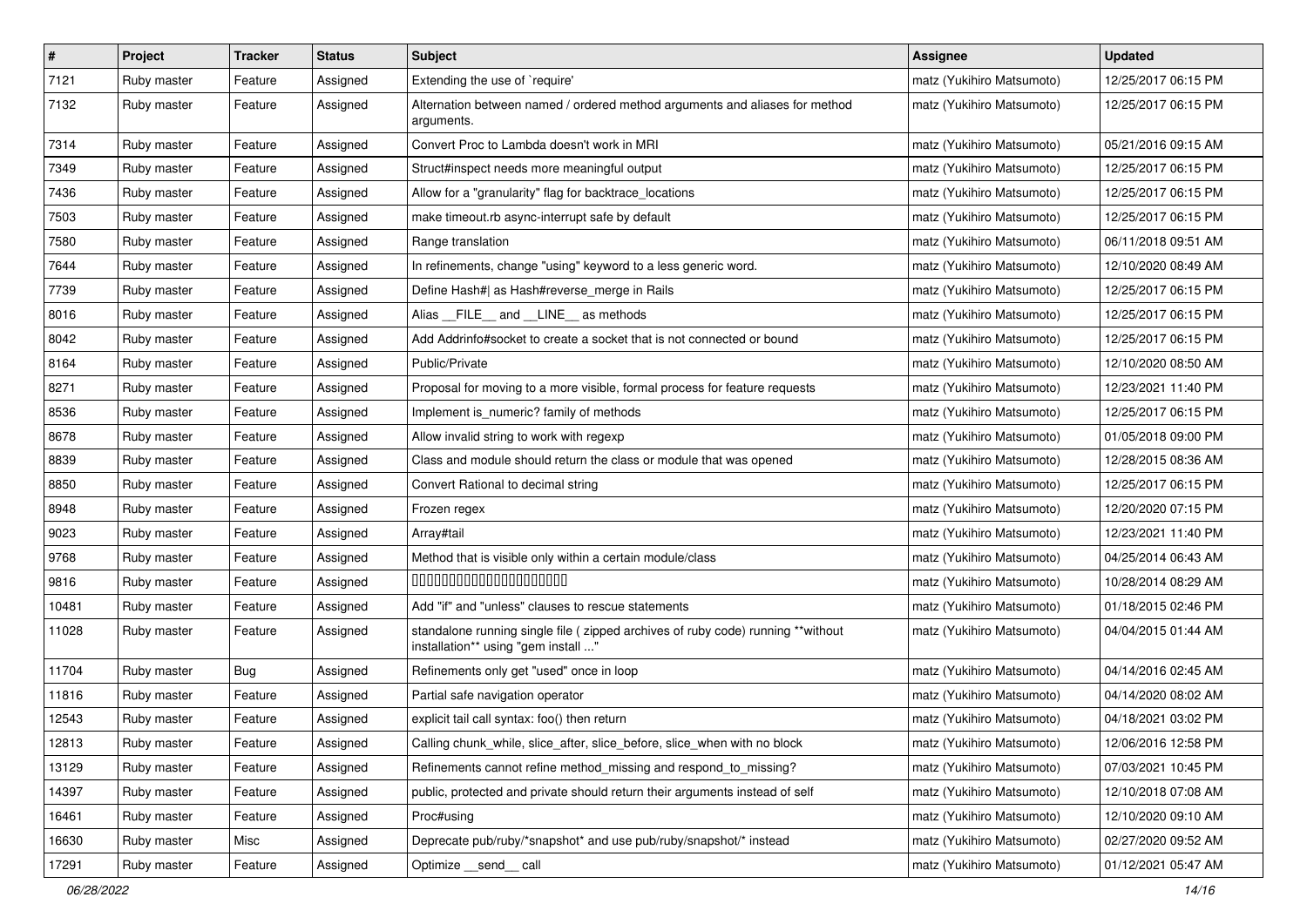| $\vert$ # | Project     | <b>Tracker</b> | <b>Status</b> | Subject                                                                           | Assignee                | <b>Updated</b>      |
|-----------|-------------|----------------|---------------|-----------------------------------------------------------------------------------|-------------------------|---------------------|
| 5133      | Ruby master | Feature        | Assigned      | Array#unzip as an alias of Array#transpose                                        | mrkn (Kenta Murata)     | 12/25/2017 06:15 PM |
| 5179      | Ruby master | Bug            | Assigned      | Complex#rationalize and to_r with approximate zeros                               | mrkn (Kenta Murata)     | 01/17/2020 03:00 AM |
| 5310      | Ruby master | Feature        | Assigned      | Integral objects                                                                  | mrkn (Kenta Murata)     | 12/25/2017 06:15 PM |
| 6857      | Ruby master | Feature        | Assigned      | bigdecimal/math BigMath.E/BigMath.exp R. P. Feynman inspired optimization         | mrkn (Kenta Murata)     | 12/25/2017 06:15 PM |
| 6973      | Ruby master | Feature        | Assigned      | Add an #integral? method to Numeric to test for whole-number values               | mrkn (Kenta Murata)     | 12/25/2017 06:15 PM |
| 7321      | Ruby master | Feature        | Assigned      | Newton.#nsolve 00 2 0000000000                                                    | mrkn (Kenta Murata)     | 12/25/2017 06:15 PM |
| 8295      | Ruby master | Feature        | Assigned      | Float I Rational 0000000000000 BigDecimal 0000000                                 | mrkn (Kenta Murata)     | 12/25/2017 06:15 PM |
| 10782     | Ruby master | Feature        | Assigned      | Patch: Add constants for BigDecimal for ZERO, ONE, TEN                            | mrkn (Kenta Murata)     | 05/21/2015 08:13 AM |
| 14476     | Ruby master | Feature        | Assigned      | Adding same_all? for checking whether all items in an Array are same              | mrkn (Kenta Murata)     | 08/28/2020 01:10 PM |
| 16350     | Ruby master | Feature        | Assigned      | ArithmeticSequence#member? can result in infinite loop                            | mrkn (Kenta Murata)     | 05/29/2020 10:26 PM |
| 17339     | Ruby master | Feature        | Assigned      | Semantic grouping with BigDecimal#to_s                                            | mrkn (Kenta Murata)     | 12/20/2021 12:39 PM |
| 18677     | Ruby master | Bug            | Assigned      | BigDecimal#power (**) returns FloatDomainError when passing an infinite parameter | mrkn (Kenta Murata)     | 04/20/2022 02:04 AM |
| 5654      | Ruby master | Feature        | Assigned      | Introduce global lock to avoid concurrent require                                 | nahi (Hiroshi Nakamura) | 12/25/2017 06:15 PM |
| 5461      | Ruby master | Feature        | Assigned      | Add pipelining to Net::HTTP                                                       | naruse (Yui NARUSE)     | 12/25/2017 06:15 PM |
| 5764      | Ruby master | Feature        | Assigned      | Net::HTTP should assume HTTP/0.9 on unexpected responses                          | naruse (Yui NARUSE)     | 07/15/2019 05:06 PM |
| 6265      | Ruby master | Feature        | Assigned      | Remove 'useless' 'concatenation' syntax                                           | naruse (Yui NARUSE)     | 08/10/2016 02:36 AM |
| 9020      | Ruby master | Feature        | Assigned      | Net::HTTPResponse predicate/query methods                                         | naruse (Yui NARUSE)     | 12/25/2017 06:15 PM |
| 11526     | Ruby master | Bug            | Assigned      | Streaming HTTP requests are not idempotent and should not be retried              | naruse (Yui NARUSE)     | 07/01/2019 09:16 PM |
| 13221     | Ruby master | Feature        | Assigned      | [PATCH] gems/bundled_gems: add "curses" RubyGem                                   | naruse (Yui NARUSE)     | 09/25/2017 06:32 PM |
| 17111     | Ruby master | Feature        | Assigned      | Improve performance of Net::HTTPHeader#set_form by 40%                            | naruse (Yui NARUSE)     | 08/10/2020 05:36 AM |
| 17638     | Ruby master | Feature        | Assigned      | Support backtracing with the libbacktrace library                                 | naruse (Yui NARUSE)     | 03/05/2021 03:40 PM |
| 18371     | Ruby master | Misc           | Assigned      | Release branches (release information in general)                                 | naruse (Yui NARUSE)     | 03/23/2022 10:32 PM |
| 2324      | Ruby master | Feature        | Assigned      | Dir instance methods for relative path                                            | nobu (Nobuyoshi Nakada) | 12/25/2017 05:58 PM |
| 4924      | Ruby master | Feature        | Assigned      | mkmf have_header fails with C++ headers                                           | nobu (Nobuyoshi Nakada) | 12/25/2017 06:15 PM |
| 5317      | Ruby master | Bug            | Assigned      |                                                                                   | nobu (Nobuyoshi Nakada) | 01/05/2018 09:00 PM |
| 6012      | Ruby master | Feature        | Assigned      | Proc#source_location also return the column                                       | nobu (Nobuyoshi Nakada) | 02/12/2019 07:49 AM |
| 6360      | Ruby master | <b>Bug</b>     | Assigned      | Debug information build even without requesting it                                | nobu (Nobuyoshi Nakada) | 01/05/2018 09:00 PM |
| 6769      | Ruby master | Feature        | Assigned      | rbinstall.rb: install both src and batch files separetely                         | nobu (Nobuyoshi Nakada) | 10/30/2015 12:38 PM |
| 7394      | Ruby master | Feature        | Assigned      | Enumerable#find ifnone parameter could be non-callable                            | nobu (Nobuyoshi Nakada) | 02/10/2021 09:32 AM |
| 7532      | Ruby master | Feature        | Assigned      | Hardcoded compiler location                                                       | nobu (Nobuyoshi Nakada) | 12/25/2017 06:15 PM |
| 7964      | Ruby master | <b>Bug</b>     | Assigned      | Writing an ASCII-8BIT String to a StringIO created from a UTF-8 String            | nobu (Nobuyoshi Nakada) | 01/05/2018 09:00 PM |
| 8299      | Ruby master | <b>Bug</b>     | Assigned      | Minor error in float parsing                                                      | nobu (Nobuyoshi Nakada) | 12/30/2019 03:00 AM |
| 8460      | Ruby master | Feature        | Assigned      | PATCH: optparse: add keep_unknown option                                          | nobu (Nobuyoshi Nakada) | 05/27/2021 10:07 PM |